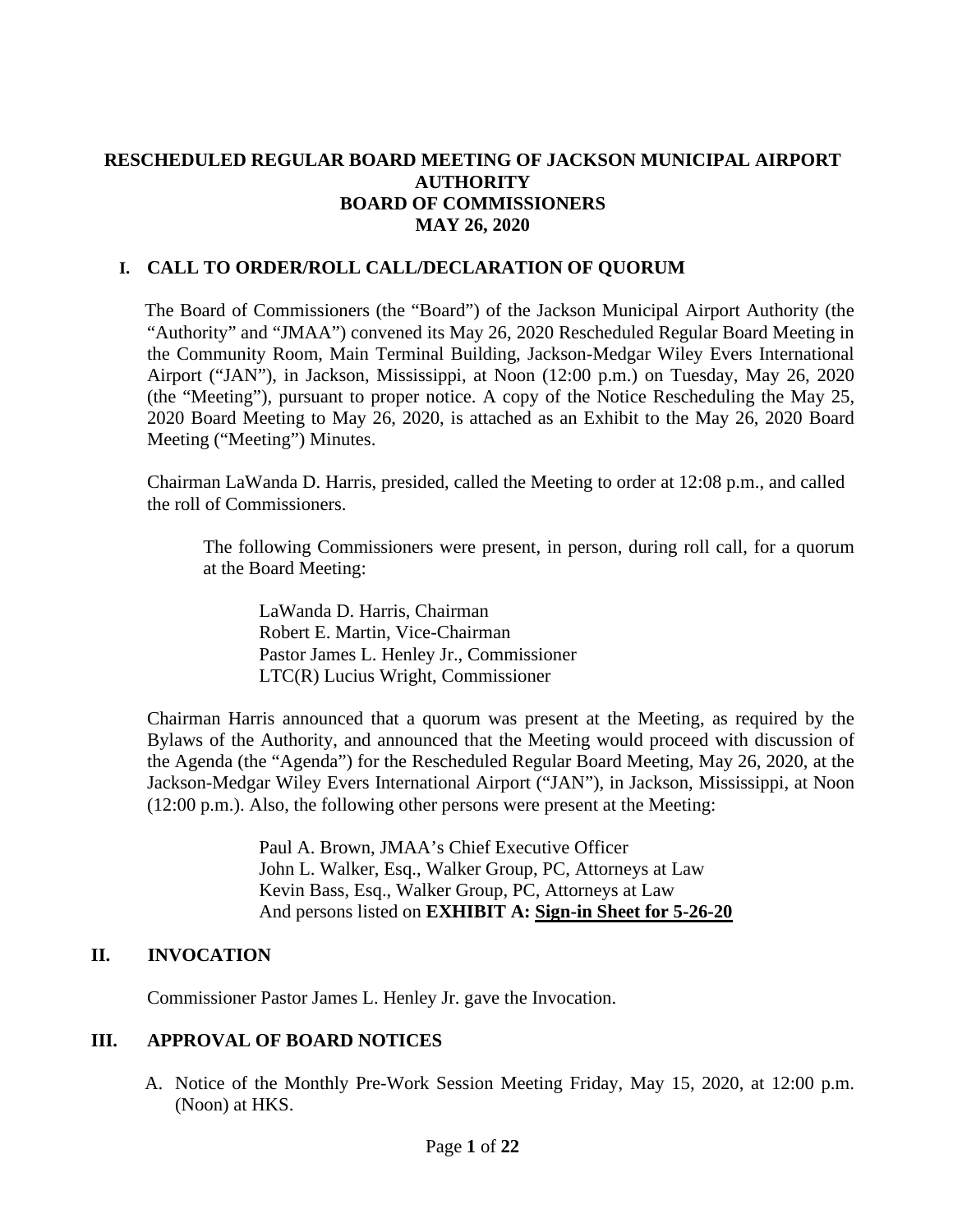B. Notice Rescheduling the Monthly Board of Commissioners Meeting, Monday, May 25, 2020, at 4:00 p.m. to Tuesday, May 26, 2020, at 12:00 p.m. (Noon) at Jackson-Medgar Wiley Evers International Airport.

#### **RESOLUTION CY-2020-79**

## **APPROVAL OF THE: (I) NOTICE OF THE MAY 15, 2020 PRE-WORK SESSION MEETING; AND (II) NOTICE RESCHEDULING THE MAY 25, 2020 REGULAR BOARD MEETING TO MAY 26, 2020**

After discussion and review, and upon the motion made by Vice-Chairman Martin, seconded by Commissioner LTC(R) Wright, and approved by a unanimous vote, the following Resolution was made and entered.

**RESOLVED**, that the Board hereby approves the: (i) Notice of the May 15, 2020 Pre-Work Session Meeting; and (ii) Notice Rescheduling the May 25, 2020 Regular Board Meeting to May 26, 2020.

Yeas: Harris, Henley, Martin, Wright Nays: None Abstentions: None

May 26, 2020

#### **IV. APPROVAL AND EXECUTION OF MINUTES**

- A. Regular Scheduled Monthly Work Session Meeting, Thursday, April 23, 2020, at 8:30 a.m. at Jackson-Medgar Wiley Evers International Airport.
- B. Regular Scheduled Board of Commissioners Meeting, Monday, April 27, 2020, at 4:00 p.m. at Jackson-Medgar Wiley Evers International Airport.

#### **RESOLUTION CY-2020-80**

## **APPROVAL OF THE MINUTES OF THE APRIL 23, 2020 WORK SESSION MEETING AND THE APRIL 27, 2020 REGULAR BOARD MEETING**

After discussion and review, and upon the motion made by Commissioner Pastor Henley, seconded by Vice-Chairman Martin, the Minutes of the April 23, 2020 Work Session Meeting and April 27, 2020 Regular Board Meeting were approved by a unanimous vote of the Commissioners, and the following Resolution was made and entered.

**RESOLVED**, that the Board hereby approves the Minutes of the April 23, 2020 Work Session Meeting and April 27, 2020 Regular Board Meeting as presented, and directs that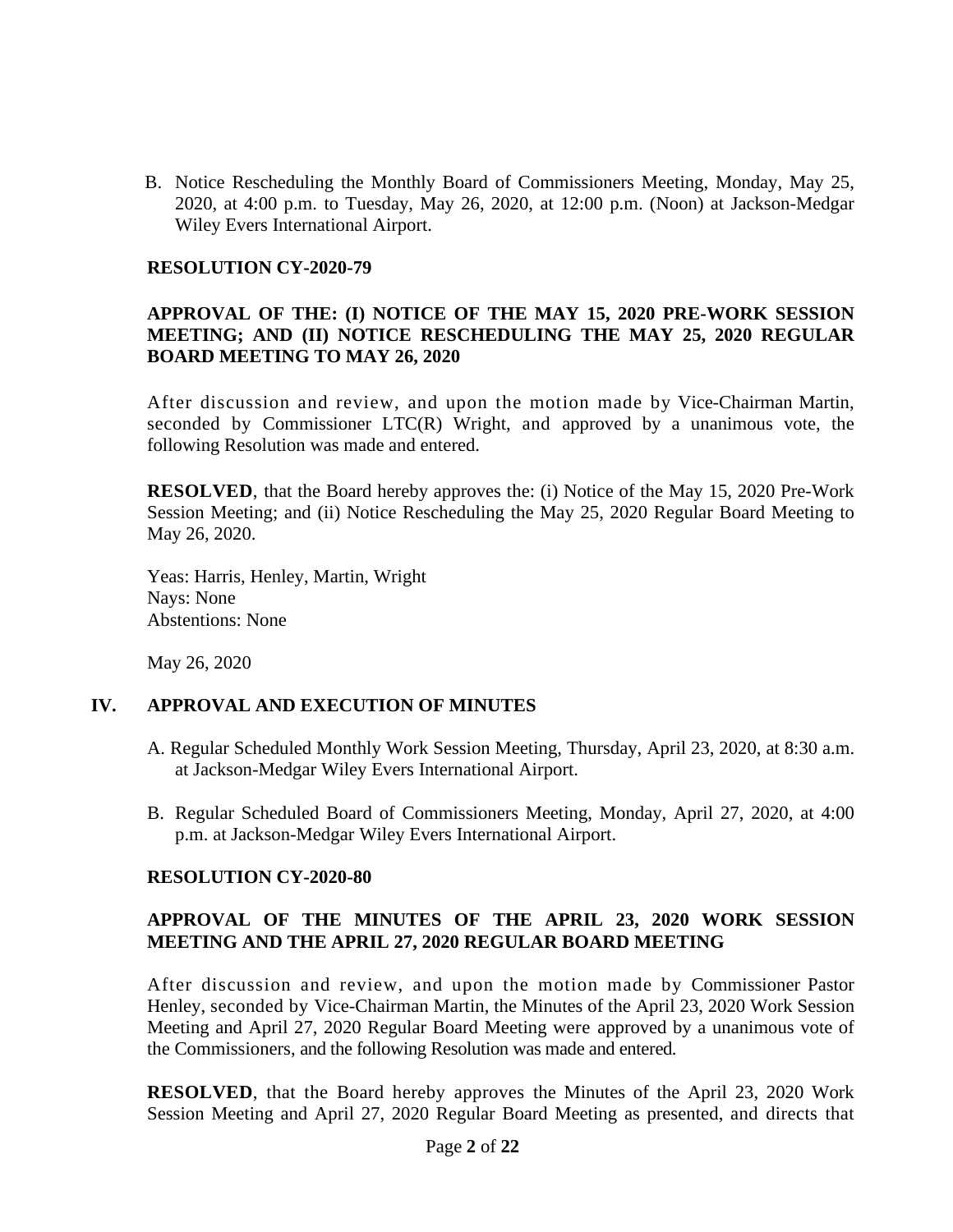said Minutes be filed in the appropriate Minute Book and Records of the Authority.

Yeas: Harris, Henley, Martin, Wright Nays: None Abstentions: None

May 26, 2020

## **V. PUBLIC COMMENTS**

None.

#### **VI. REPORTS**

#### **A. Report from the Chairman**

Chairman Harris encouraged the Public, Staff, and the Board to stay safe during the COVID-19 Pandemic, and to continue abiding by the Center for Disease Control's ("CDC") guidelines.

Chairman Harris then invited Mr. Paul Brown, CEO, to provide his Report.

#### **B. Chief Executive Officer**

## **1***.* **Airport Project Manager Summary, Period Ending April 30, 2020 …………………………………………………………………………..Page [1](#page-2-0)<sup>1</sup>**

Mr. Paul A. Brown, CEO, directed the Board's attention to the Airport Project Manager Summary ("APMS"), found at pages 1-14 in the May 26, 2020 Rescheduled Board Meeting Packet, and distributed to the Board before the May 26, 2020 Rescheduled Board Meeting.

Mr. Brown announced that Staff successfully opened Runway 16R/34L for Visual Flight Rules ("VFR") operations only. Further, he informed the Board that Staff plans to open Runway 16R/34L for regular commercial service within sixty (60) days. He added that the Runway 16R/34L Project would continue to appear on the project list until it is opened for commercial service.

He announced that there were no changes to the APMS since the May 21, 2020 Work Session. There were no questions from the Board.

## **2***.* **Airport Activity Statistics Report, Period Ending April 30, 2020 ………………………………………………………………………......Page 15**

<span id="page-2-0"></span> $1$  The page numbers herein are the page numbers contained in the Meeting Packet which is attached as an Exhibit to the May 26, 2020 Rescheduled Regular Board Meeting ("Meeting") Minutes.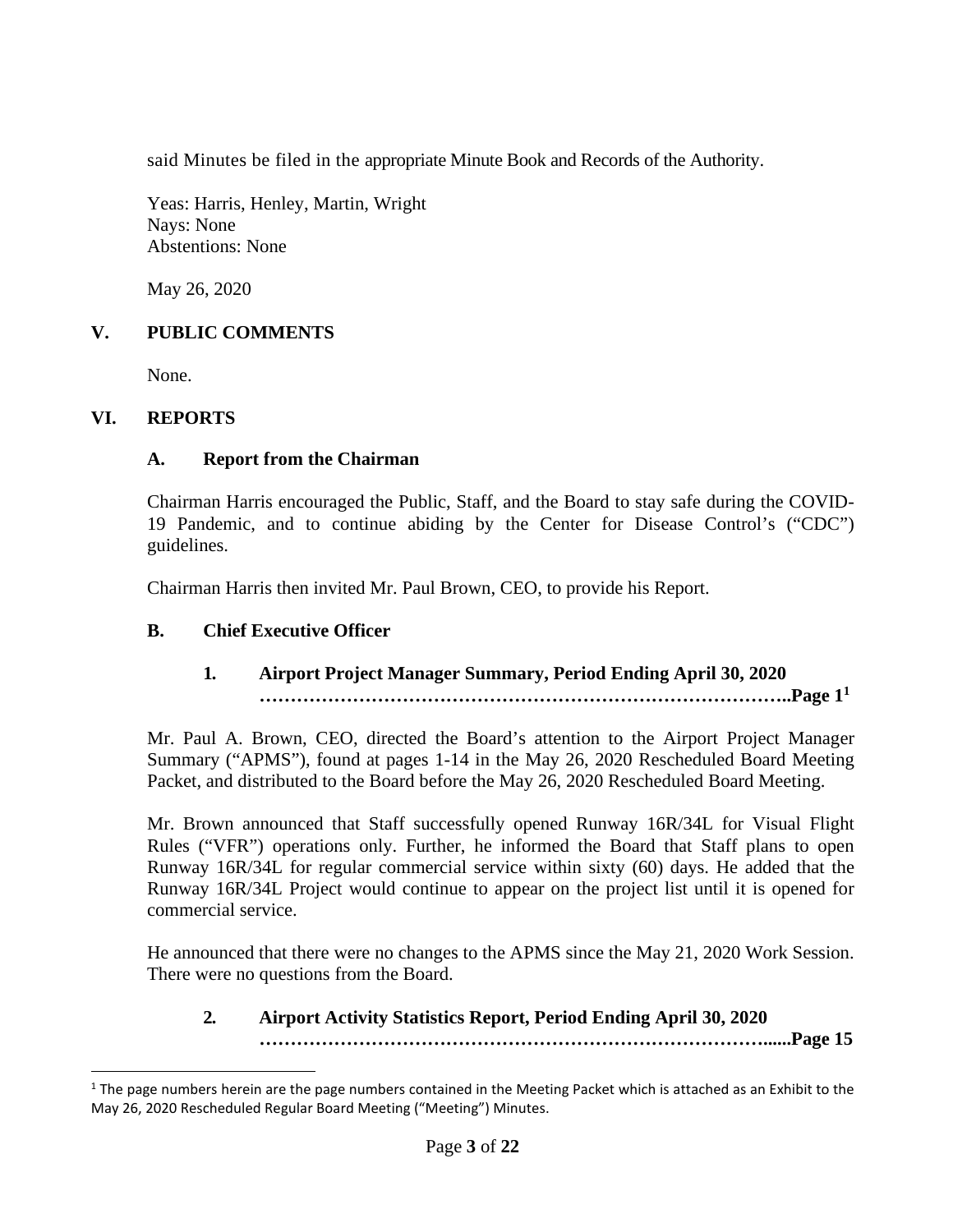Mr. Brown directed the Board's attention to the Airport Activity Statistics Report ("AASR"), found at pages 15-33 in the May 26, 2020 Rescheduled Regular Board Meeting Packet, and distributed to the Board before the May 26, 2020 Rescheduled Regular Board Meeting. Mr. Brown announced the passenger statistics report as to passengers and operations at both JAN and Hawkins Field Airport ("HKS"), which was also provided during the Work Session. He announced that there were no changes to the statistics report. The Board had no questions regarding the AASR.

## *3. Disadvantaged Business Enterprise Report*

Mr. Brown gave the following statistics as to contracts with Minority/Women/Disadvantaged Business Enterprises ("M/W/DBEs") and City of Jackson based businesses during April 2020:

- Direct and Indirect Payments to M/W/DBEs Firms: \$1,300,000.00 or 37% of the Total Amount of Eligible Payments; and
- Payments to City of Jackson, MS-based firms: \$261,846.00 or 7% of the Total Amount of Eligible Payments.

## **C. Attorney**

Attorney Walker announced that there is one (1) Resolution for the Board to consider regarding Staff and Board Travel at the appropriate time and one (1) matter that he believes the Board should consider during an Executive Session. Therefore, he recommended that the Board enter into Closed Session to discuss the matters at an appropriate time.

Additionally, he announced that during the City of Jackson, MS City Council Meeting on today, May 26, 2020, Kevin B. Bass, Esq., with the Walker Group appeared and obtained the signed Memorandum of Understanding with the City of Jackson, MS, regarding lost and abandoned non-vehicle property at JAN and HKS.

# **VII. ACTION ITEMS**

# **A. Financial Matters**

# **1. Financial Reports for April 2020:**

*a. Balance Sheet: Accept…………………………………….........Page 34*

Mr. Brown directed the Board's attention to the Balance Sheet for April 2020, which was included in the Regular Board Meeting Packet. Mr. Brown stated that the Board would be asked to adopt a Resolution accepting the Balance Sheet for April 2020.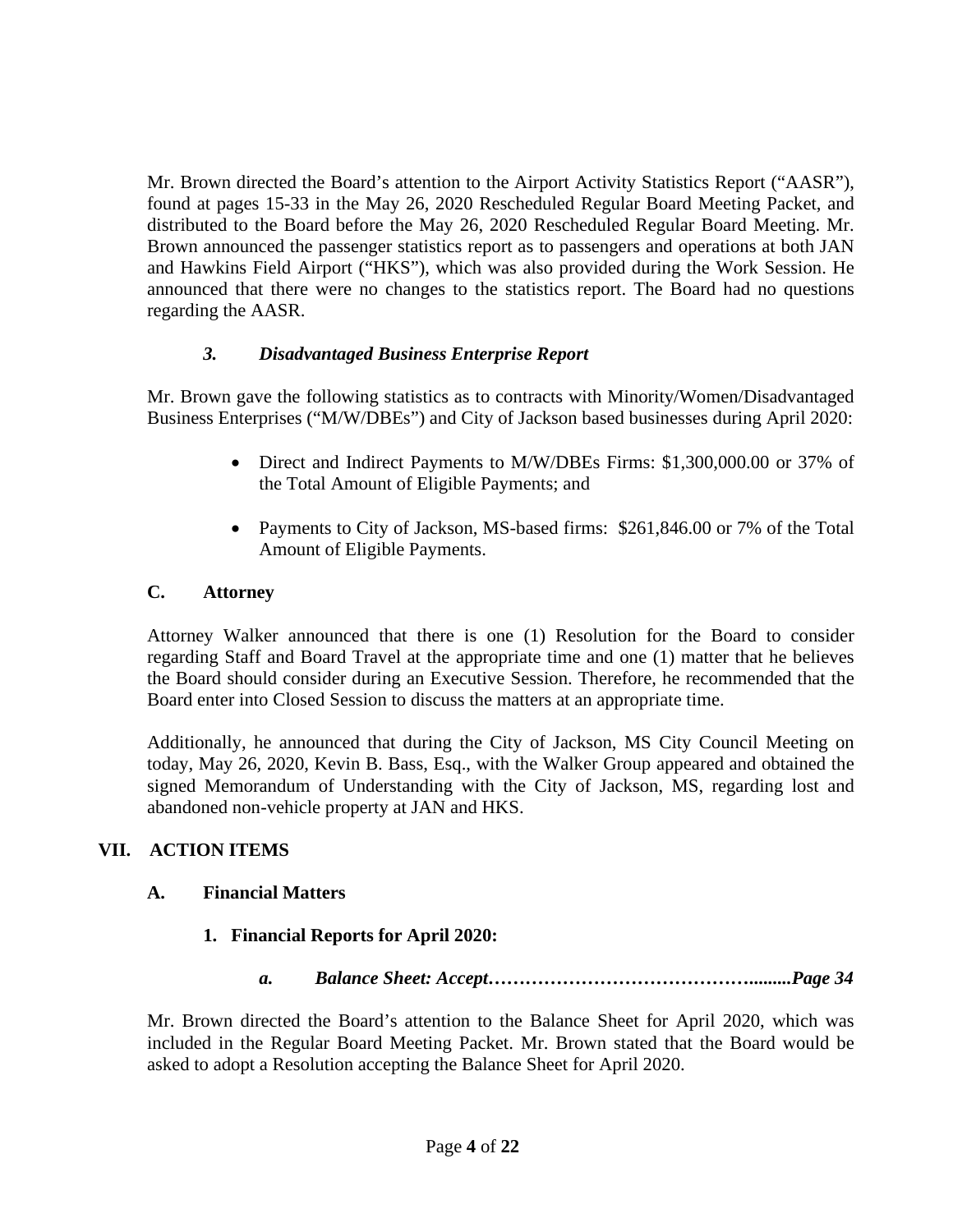Vice-Chairman Martin moved that the JMAA Board accept and approve the April 2020 Balance Sheet and Commissioner LTC(R) Wright, seconded the motion.

During the discussion of the motion, Commissioner Pastor Henley asked if all the information is available to support the numbers included in the Balance Sheet and explained that he would like to see the information that he requested and has not received.

Commissioner Pastor Henley, Chairman Harris, and Mr. Brown held some additional discussion concerning Commissioner Pastor Henley's request. Afterward, Mr. Brown distributed documents to each Commissioner related to the claims of Airways Consulting and Steve Luben.

After reviewing the documents distributed, Commissioner Pastor Henley requested the detailed invoices related to Airways Consulting and Steve Luben for the current month.

Next, Vice-Chairman Martin requested to see the detailed invoices related to JMAA's legal fees.

Chairman Harris then announced that the Board would address Financial Matters after addressing Other Matters on the Agenda. At that point, the Commissioners would have the requested documents.

#### **B. Construction Projects**

*1. Fence Replacement Phase 1, HKS: (i) Authorization to Advertise a Request for Competitive Bids ("RFB") for Construction Services; (ii) Approval of the Construction Budget Plus Contingency Amount; and (iii) Approval of the Total Project Budget)………...………………………………………...Page 43*

In response to Commissioner LTC(R) Wright's inquiry, Mr. Brown confirmed that the amount of fence being repaired is not contiguous. Instead, repairs will be made to those portions of the fence that need repairing.

# **RESOLUTION CY-2020-81**

## **RESOLUTION: (I) AUTHORIZING JMAA'S STAFF TO ADVERTISE A REQUEST FOR COMPETITIVE BIDS ("RFB") FOR CONSTRUCTION SERVICES; (II) APPROVING THE CONSTRUCTION BUDGET PLUS CONTINGENCY AMOUNT; AND (III) APPROVING THE TOTAL PROJECT BUDGET**

Upon motion by Commissioner LTC(R) Wright, seconded by Vice-Chairman Martin, the following **RESOLUTION** was made and approved by a unanimous vote.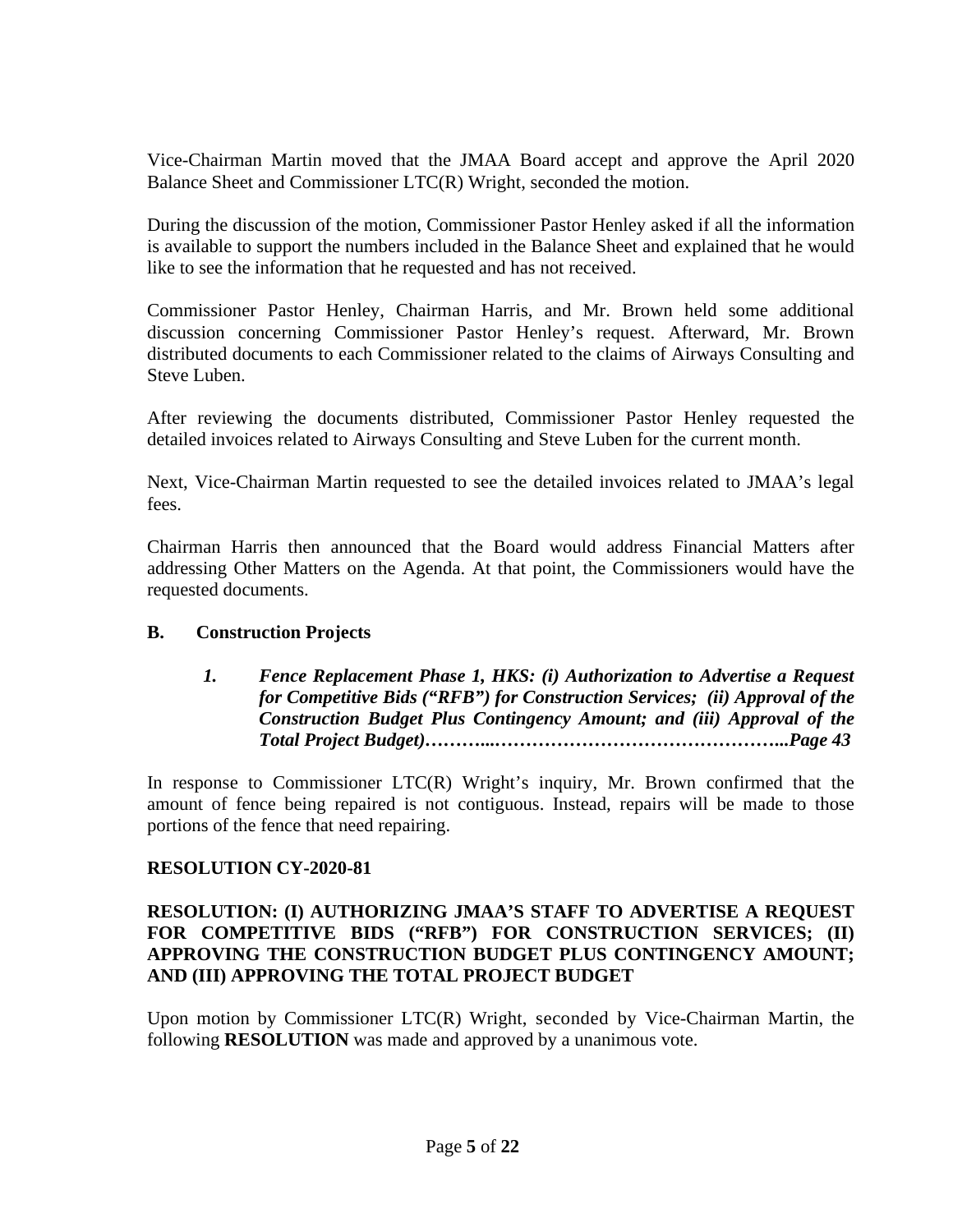**WHEREAS**, the Board has considered the request of Jackson Municipal Airport Authority's ("JMAA") Staff for: (i) authority to advertise a Request for Bids ("RFB") for construction services in connection with the Fence Replacement Phase 1 project at Hawkins Field Airport ("HKS") ("Services"); (ii) approval of the budget, not to exceed \$358,600.00 for the Services which includes a contingency amount; and (iii) approval of the total project budget amount of \$432,252.00; and

**WHEREAS**, the Board finds that such requests, which are explained in the Memorandum dated May 26, 2020, found at pages 43-44 of the Meeting Packet, ought to be granted.

**IT IS, THEREFORE, RESOLVED** that: (i) JMAA's Staff is authorized to advertise a Request for Bids ("RFB") for construction services in connection with the Fence Replacement Phase 1 project at Hawkins Field Airport ("HKS") ("Services"); (ii) the budget, not to exceed \$358,600.00 for the Services which includes a contingency amount is approved; and (iii) the total project budget amount of \$432,252.00 is approved; and

**IT IS, THEREFORE, FURTHER RESOLVED** that such requests are fully explained in the Memorandum dated May 26, 2020, found at pages 43-44 of the Meeting Packet.

Yeas: Harris, Henley, Martin, Wright Nays: None Abstentions: None

May 26, 2020

*2. Rehabilitation of Taxiway Alpha Phase 2, JAN: Authorization to (i) Publish a Request for Qualifications ("RFQ") for Engineering and Related Services; (ii) Negotiate a Professional Services Agreement; and (iii) Approval to Offer to Pay Construction Administration and Oversight Fees……………Page 45*

# **RESOLUTION CY-2020-82**

**RESOLUTION: (I) AUTHORIZING JMAA'S STAFF TO PUBLISH A REQUEST FOR QUALIFICATIONS ("RFQ") FOR ENGINEERING AND RELATED SERVICES IN CONNECTION WITH THE REHABILITATION OF TAXIWAY ALPHA PHASE 2; (II) AUTHORIZING STAFF TO NEGOTIATE, AFTER REVIEW BY JMAA'S LEGAL COUNSEL, A PROFESSIONAL SERVICES AGREEMENT WITH THE MOST QUALIFIED FIRM; AND (III) APPROVING JMAA'S STAFF TO OFFER TO PAY CONSTRUCTION ADMINISTRATION AND OVERSIGHT FEES IN AN AMOUNT NOT TO EXCEED \$729,703.00**

Upon motion by Vice-Chairman Martin, seconded by Commissioner Pastor Henley, the following **RESOLUTION** was made and approved by a unanimous vote.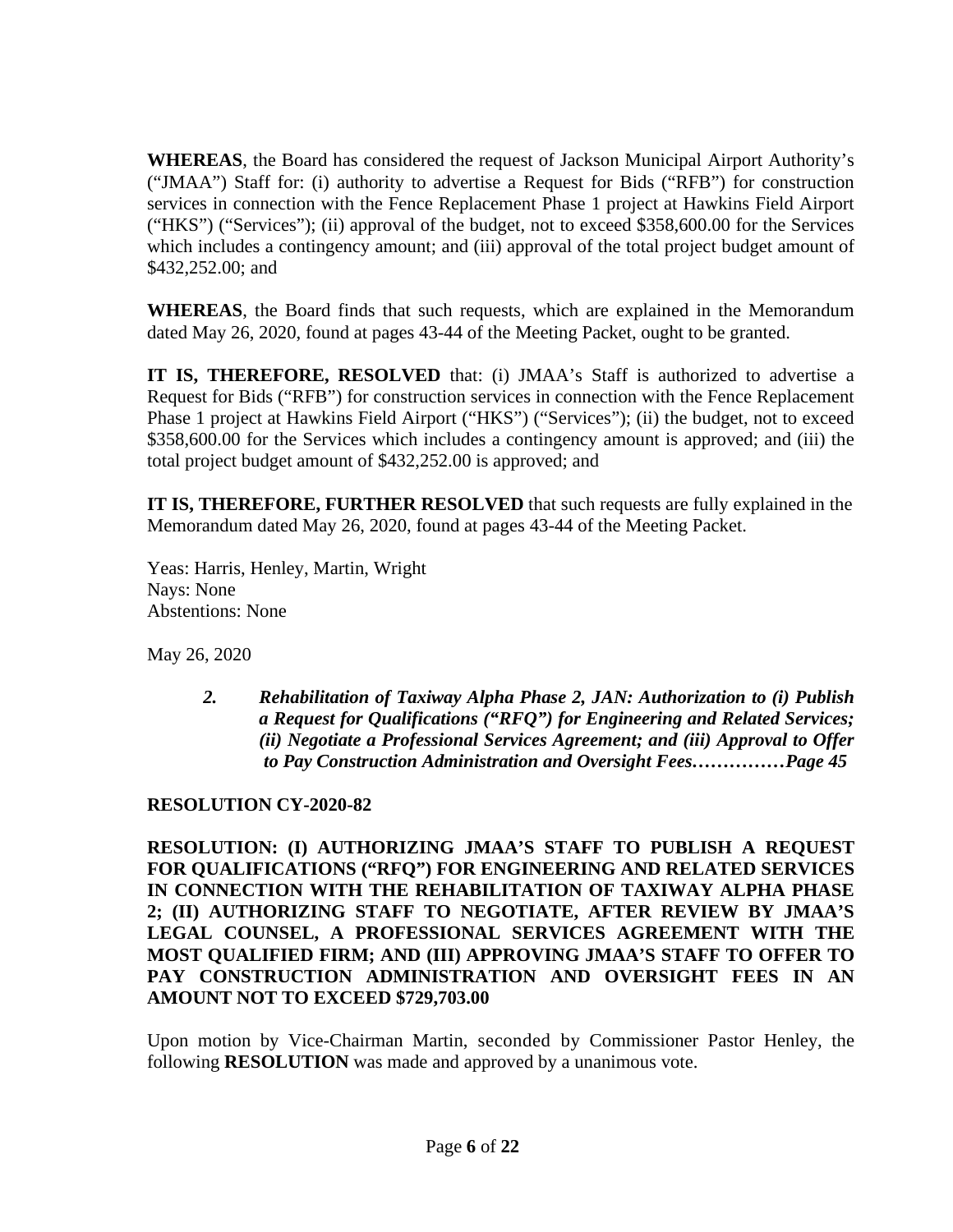**WHEREAS**, the Board has considered the request of Jackson Municipal Airport Authority's ("JMAA") Staff for: (i) authority to publish a Request for Qualifications ("RFQ") for engineering and related services in connection with the Rehabilitation of Taxiway Alpha Phase 2 at Jackson-Medgar Wiley Evers International Airport ("JAN") ("Services"); (ii) authority to negotiate, after review by JMAA's Legal Counsel, a professional services agreement with the most qualified firm; and (iii) approval to offer to pay construction administration and oversight fees in an amount not to exceed \$729,703.00; and

**WHEREAS**, the Board finds that such requests, which are explained in the Memorandum dated May 22, 2020, found at pages 45-48 of the Meeting Packet, ought to be granted.

**IT IS, THEREFORE, RESOLVED** that JMAA's Staff is: (i) authorized to publish a Request for Qualifications ("RFQ") for engineering and related services in connection with the Rehabilitation of Taxiway Alpha Phase 2 at Jackson-Medgar Wiley Evers International Airport ("JAN") ("Services"); (ii) authorized to negotiate, after review by JMAA's Legal Counsel, a professional services agreement with the most qualified firm; and (iii) approved to offer to pay construction administration and oversight fees in an amount not to exceed \$729,703.00; and

**IT IS, THEREFORE, FURTHER RESOLVED** that such requests are fully explained in the Memorandum dated May 26, 2020, found at pages 45-48 of the Meeting Packet.

Yeas: Harris, Henley, Martin, Wright Nays: None Abstentions: None

May 26, 2020

*3. West Concourse Roof Replacement, JAN: (i) Authorization to Advertise a Request for Bids ("RFB"); and (ii) Approval of the Construction Budget Plus Contingency Amount; and (iii) Approval of the Total Project Budget ………………………………………...……………………….………..Page 49*

#### **RESOLUTION CY-2020-83**

**RESOLUTION (I) AUTHORIZING JMAA'S STAFF TO ADVERTISE A REQUEST FOR BIDS ("RFB") FOR REPLACEMENT OF THE WEST CONCOURSE ROOFING SYSTEM AT THE JACKSON-MEDGAR WILEY EVERS INTERNATIONAL AIRPORT ("JAN"); (II) APPROVING THE CONSTRUCTION BUDGET PLUS CONTINGENCY AMOUNT; AND (III) APPROVING THE TOTAL PROJECT BUDGET**

Upon motion by Vice-Chairman Martin, seconded by Commissioner Pastor Henley, the following **RESOLUTION** was made and approved by a unanimous vote.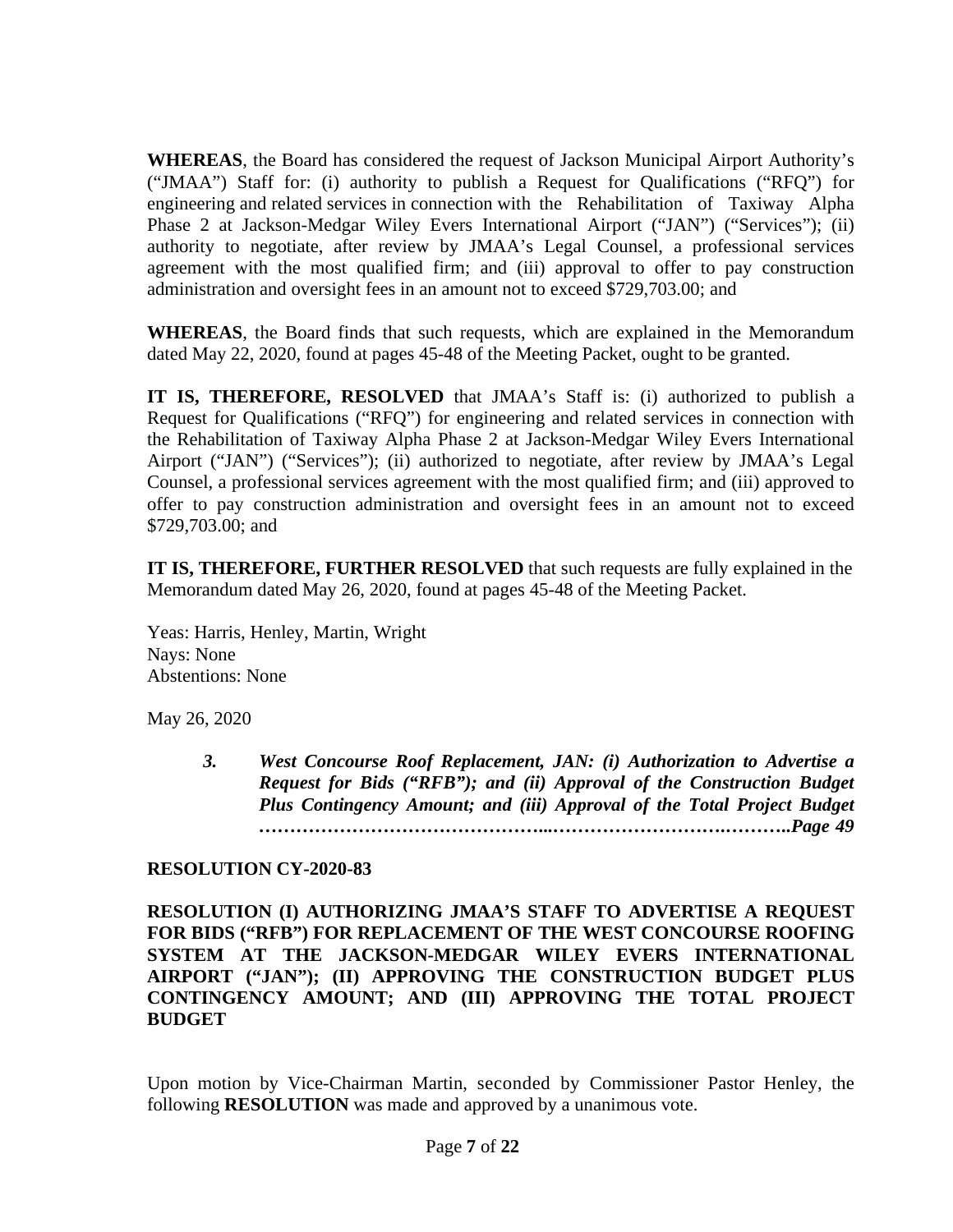**WHEREAS**, the Board has considered the request of Jackson Municipal Airport Authority's ("JMAA") Staff for: (i) authority to advertise a Request for Bids ("RFB") for replacement of the West Concourse Roofing System in the Terminal Building at Jackson-Medgar Wiley Evers International Airport ("JAN") ("Services"); (ii) approval of the construction budget, plus contingency amount, not to exceed \$830,349.19 for the Services; and (iii) approval of a total project budget of \$945,618.19.

**WHEREAS**, the Board finds that such requests, which are explained in the Memorandum dated May 26, 2020, found at pages 49-51 of the Meeting Packet, ought to be granted.

**IT IS, THEREFORE, RESOLVED** that: (i) JMAA's Staff is authorized to advertise a Request for Bids ("RFB") for replacement of the West Concourse Roofing System in the Terminal Building at Jackson-Medgar Wiley Evers International Airport ("JAN") ("Services"); (ii) the construction budget, plus contingency amount, not to exceed \$830,349.19 for the Services is approved; and (iii) the total project budget amount of \$945,618.19 is approved; and

**IT IS, THEREFORE, FURTHER RESOLVED** that such requests are fully explained in the Memorandum dated May 26, 2020, found at pages 49-51 of the Meeting Packet.

Yeas: Harris, Henley, Martin, Wright Nays: None Abstentions: None

May 26, 2020

#### **C. Procurements**

*1. Fire Alarm System Improvements, JAN: (i) Authorization to Reject the Proposal Received; (ii) Authorization to Re-Advertise the Request for Proposals; and (iii) Approval of a Project Budget………………….…Page 52*

#### **RESOLUTION CY-2020-84**

#### **RESOLUTION: (I) AUTHORIZING STAFF TO REJECT THE PROPOSAL RECEIVED; (II) AUTHORIZING STAFF TO RE-ADVERTISE THE REQUEST FOR PROPOSALS ("RFP"); AND (III) APPROVING THE PROJECT BUDGET AMOUNT NOT TO EXCEED \$95,000.00**

Upon motion by Vice-Chairman Martin, seconded by Commissioner Pastor Henley, the following **RESOLUTION** was made and approved by a unanimous vote.

**WHEREAS**, the Board has considered the request of Jackson Municipal Airport Authority's ("JMAA") Staff for (i) authorization to reject the proposal received; (ii) authorization to re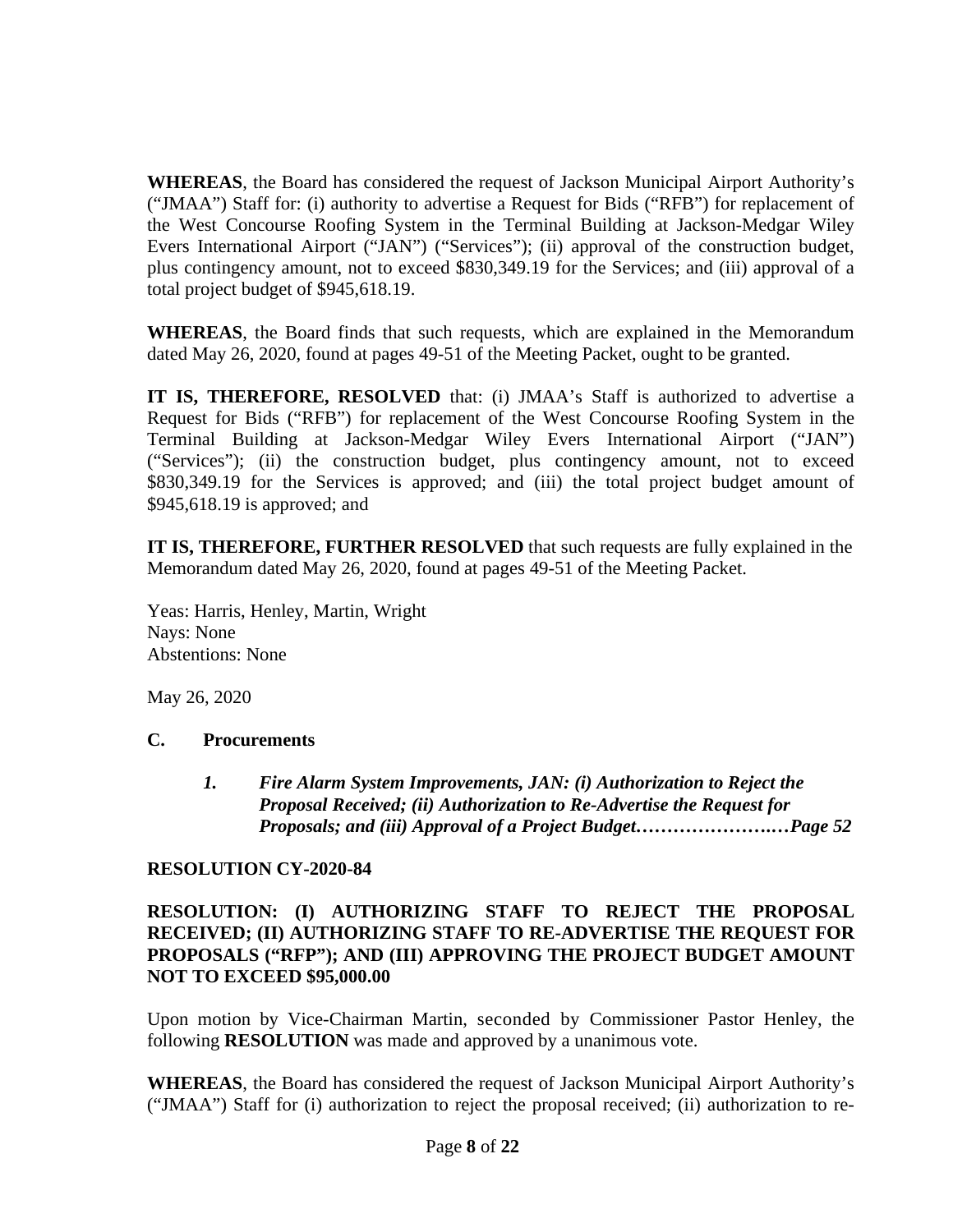advertise the Request For Proposals ("RFP") for services in support of the JAN Fire Alarm System Improvements at the Jackson-Medgar Wiley Evers International Airport ("JAN") ("Services"); (iii) approval of project budget amount not-to-exceed \$95,000.00; and

**WHEREAS**, the Board finds that such requests, which are explained in the Memorandum dated May 26, 2020, found at pages 52-54 of the Meeting Packet, ought to be granted.

**IT IS, THEREFORE, RESOLVED** that (i) JMAA's Staff is authorized to reject the proposal received; (ii) JMAA's Staff is authorized to re-advertise the Request For Proposals ("RFP") for services in support of the JAN Fire Alarm System Improvements at the Jackson-Medgar Wiley Evers International Airport ("JAN") ("Services"); and (iii) a project budget amount not-to-exceed \$95,000.00, is approved; and

**IT IS, THEREFORE, FURTHER RESOLVED** that such requests are fully explained in the Memorandum dated May 26, 2020, found at pages 52-54 of the Meeting Packet.

Yeas: Harris, Henley, Martin, Wright Nays: None Abstentions: None

May 26, 2020

#### **D. Service Agreements**

*1. State Legislative Professional Consulting Services, JMAA: Authorization to Reinstate a Professional Service Agreement to Provide State Legislative Consulting Services (The Daniels Group, LLC)………………………Page 55*

# **RESOLUTION CY-2020-85**

## **RESOLUTION: (I) AUTHORIZING JMAA'S STAFF TO REINSTATE THE PROFESSIONAL SERVICES AGREEMENT BETWEEN THE JACKSON MUNICIPAL AIRPORT AUTHORITY ("JMAA") AND THE DANIELS GROUP, LLC**

Upon motion by Vice-Chairman Martin, seconded by Commissioner LTC(R) Wright, the following **RESOLUTION** was made and approved by a majority vote 3-1-0.

**WHEREAS**, the Board has considered the request of Jackson Municipal Airport Authority's ("JMAA") Staff for authority to: (i) reinstate, after review by JMAA's Legal Counsel, the professional service agreement between the Jackson Municipal Airport Authority ("JMAA") and The Daniels Group, LLC for state legislative consulting services in Mississippi; and (ii) negotiate, after review by JMAA's Legal Counsel, an amended agreement for the services, which amends the Agreement term to begin on the date of reinstatement and expire one (1) year thereafter; and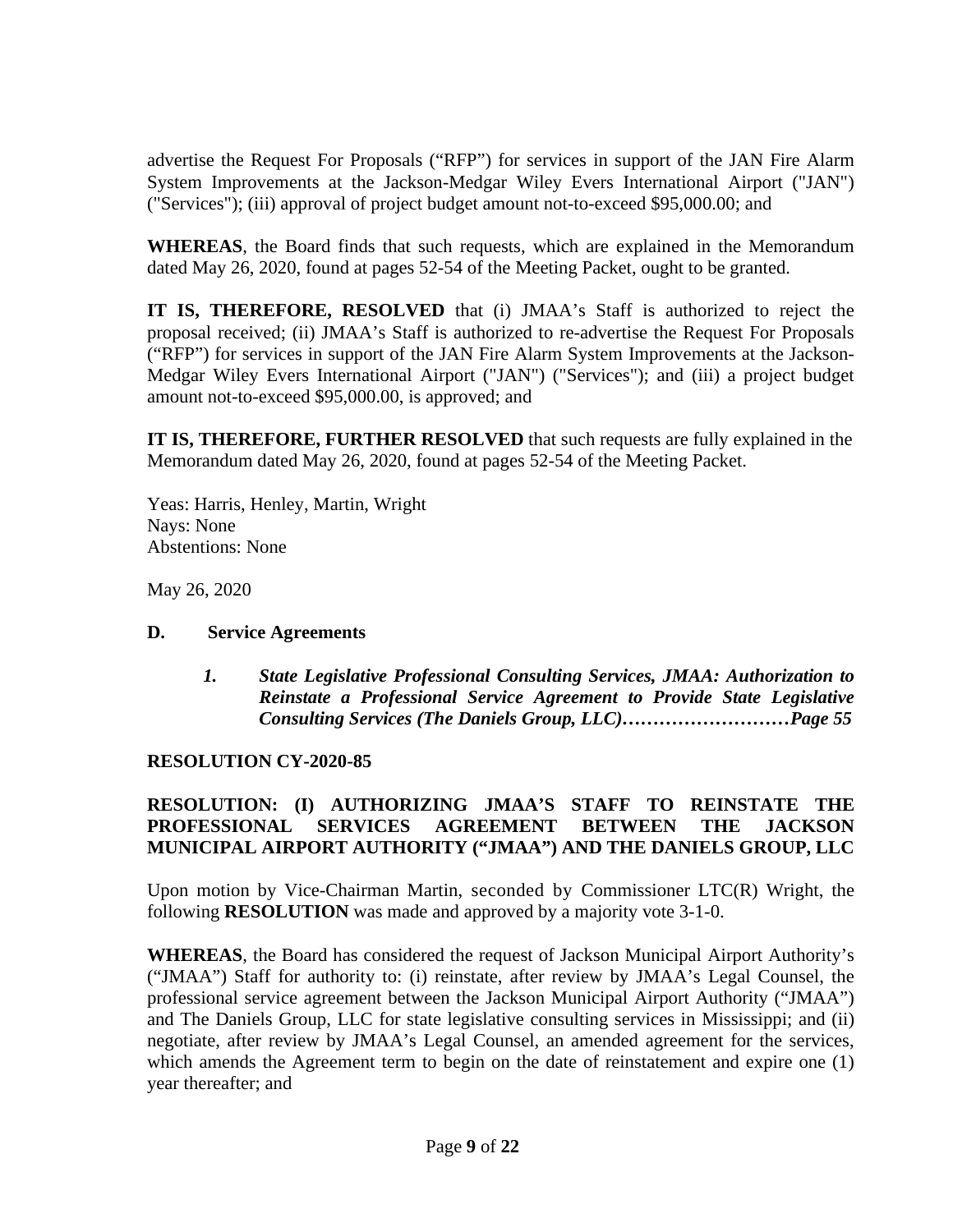**WHEREAS**, the Board finds that such requests, which are explained in the Memorandum dated May 26, 2020, found at pages 55-56 of the Meeting Packet, ought to be granted.

**IT IS, THEREFORE, RESOLVED** that JMAA's Staff is authorized to: (i) reinstate the professional service agreement between the JMAA and The Daniels Group, LLC for state legislative consulting services in Mississippi; and (ii) negotiate, after review by JMAA's Legal Counsel, an amended agreement for the services, which amends the Agreement term to begin on the date of reinstatement and expire one (1) year thereafter; and

**IT IS, THEREFORE, FURTHER RESOLVED** that such requests are fully explained in the Memorandum dated May 26, 2020, found at pages 55-56 of the Meeting Packet.

Yeas: Harris, Martin, Wright Nays: Henley Abstentions: None

May 26, 2020

*2. Commercial Real Estate Brokerage Services Exclusive Authorization and Agency Listing Agreement, JMAA: Authorization to Amend a Professional Service Agreement to Provide Real Estate Brokerage Services (The Dylan Ashton Group)…………………………………………………………..Page 57*

In response to Commissioner LTC(R) Wright, Mr. Brown confirmed that The Dylan Ashton Group did not receive payment from JMAA for the Month of May 2020.

During additional discussion by the Board, Mr. Brown confirmed that the agreement with Dylan Ashton would end at the same time as the originally scheduled term of the Agreement.

# **RESOLUTION CY-2020-86**

# **RESOLUTION: (I) AUTHORIZING JMAA'S STAFF TO AMEND THE PROFESSIONAL SERVICES AGREEMENT WITH THE DYLAN ASHTON GROUP**

Upon motion by Vice-Chairman Martin, seconded by Commissioner Pastor Henley, the following **RESOLUTION** was made and approved by a unanimous vote.

**WHEREAS**, the Board has considered the request of Jackson Municipal Airport Authority's ("JMAA") Staff for authorization to amend, after review by JMAA's Legal Counsel, the professional service agreement with The Dylan Ashton Group for real estate brokerage services to include a \$3000.00 per month payment during the original initial term, for a total amount not to exceed \$108,000.00, as described in Exhibit C of the service agreement; and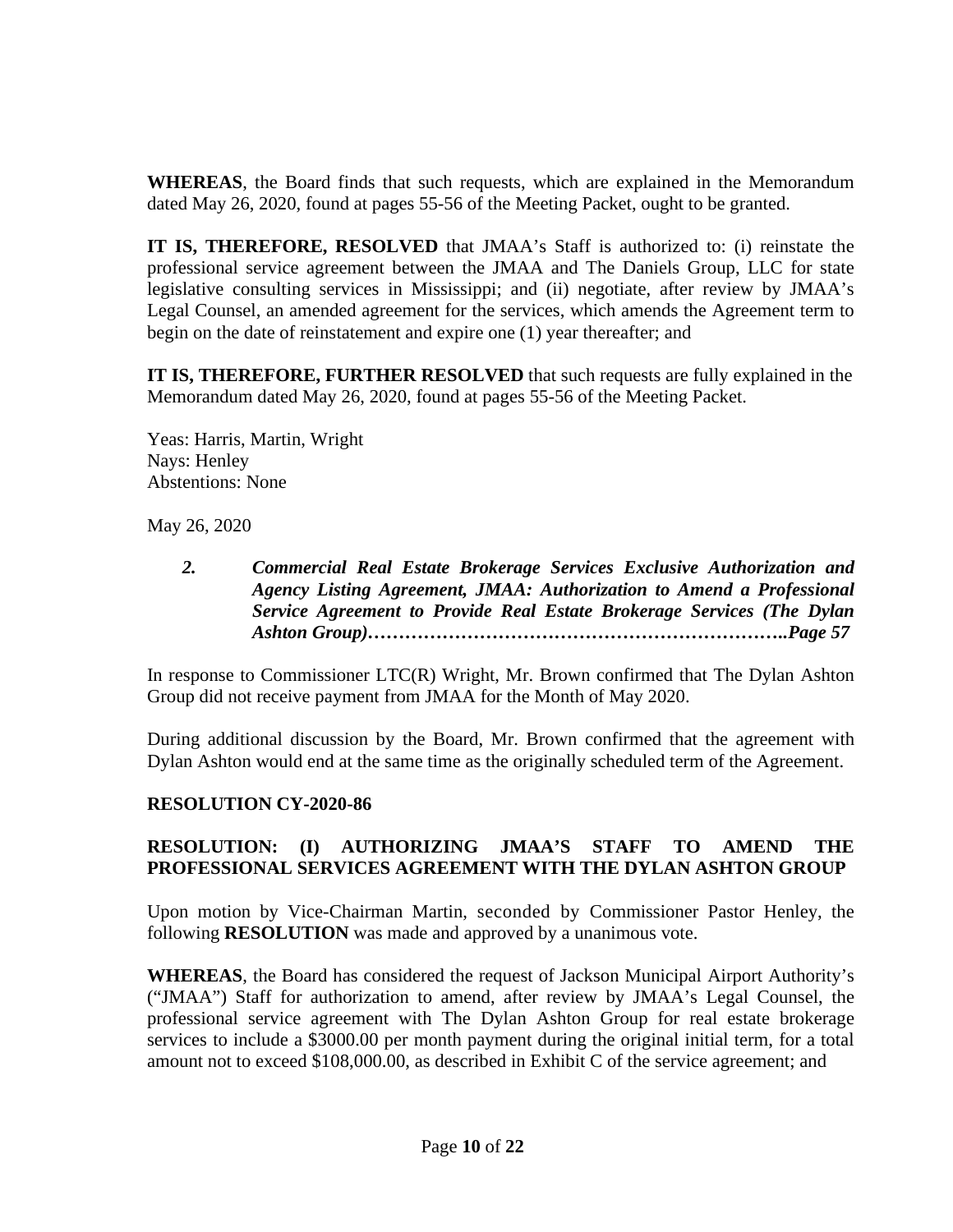**WHEREAS**, the Board finds that such request, which is explained in the Memorandum dated May 26, 2020, found at pages 57-58 of the Meeting Packet, ought to be granted.

**IT IS, THEREFORE, RESOLVED** that JMAA's Staff is authorized to amend, after review by JMAA's Legal Counsel, the professional service agreement with The Dylan Ashton Group for real estate brokerage services to include a \$3000.00 per month payment during the original initial term, for a total amount not to exceed \$108,000.00, as described in Exhibit C of the service agreement; and

**IT IS, THEREFORE, FURTHER RESOLVED** that such request is fully explained in the Memorandum dated May 26, 2020, found at pages 57-58 of the Meeting Packet.

Yeas: Harris, Henley, Martin, Wright Nays: None Abstentions: None

May 26, 2020

*3. Clearing and Grubbing Services, JAN: (i) Authorization Reject Bids Received; and (ii)Authorization to Re-Advertise a Request for Bids ("RFB") for Clearing and Grubbing and Remediation of 31.7 Acres of JMAA Property for a 60-day Calendar Term for Services and a Budget for the Services; and (iii) Approval of an Amended Budget…………………..Page 59*

#### **RESOLUTION CY-2020-87**

#### **RESOLUTION: (I) AUTHORIZING JMAA'S STAFF TO REJECT THE BIDS RECEIVED; (II) AUTHORIZING JMAA'S STAFF TO RE-ADVERTISE A REQUEST FOR BIDS ("RFB") FOR CLEARING, GRUBBING, AND REMEDIATION OF 31.7 ACRES OF JMAA PROPERTY; AND (III) APPROVING AN AMENDED BUDGET**

Upon motion by Vice-Chairman Martin, seconded by Commissioner Pastor Henley, the following **RESOLUTION** was made and approved by a unanimous vote.

**WHEREAS**, the Board has considered the request of Jackson Municipal Airport Authority's ("JMAA") Staff for: (i) authority to reject the bids received; (ii) authority to re-advertise a Request for Bids ("RFB") for the clearing, grubbing, and remediation of 31.7 acres of JMAA property for a sixty (60) calendar day term and a budget amount not to exceed \$220,000.00 for the Services; and (iii) approval of an amended budget; and

**WHEREAS**, the Board finds that such requests, which are explained in the Memorandum dated May 26, 2020, found at pages 59-60 of the Meeting Packet, ought to be granted.

**IT IS, THEREFORE, RESOLVED** that: (i) JMAA's Staff is authorized to reject the bids received; (ii) JMAA's Staff is authorized to re-advertise a Request for Bids ("RFB") for the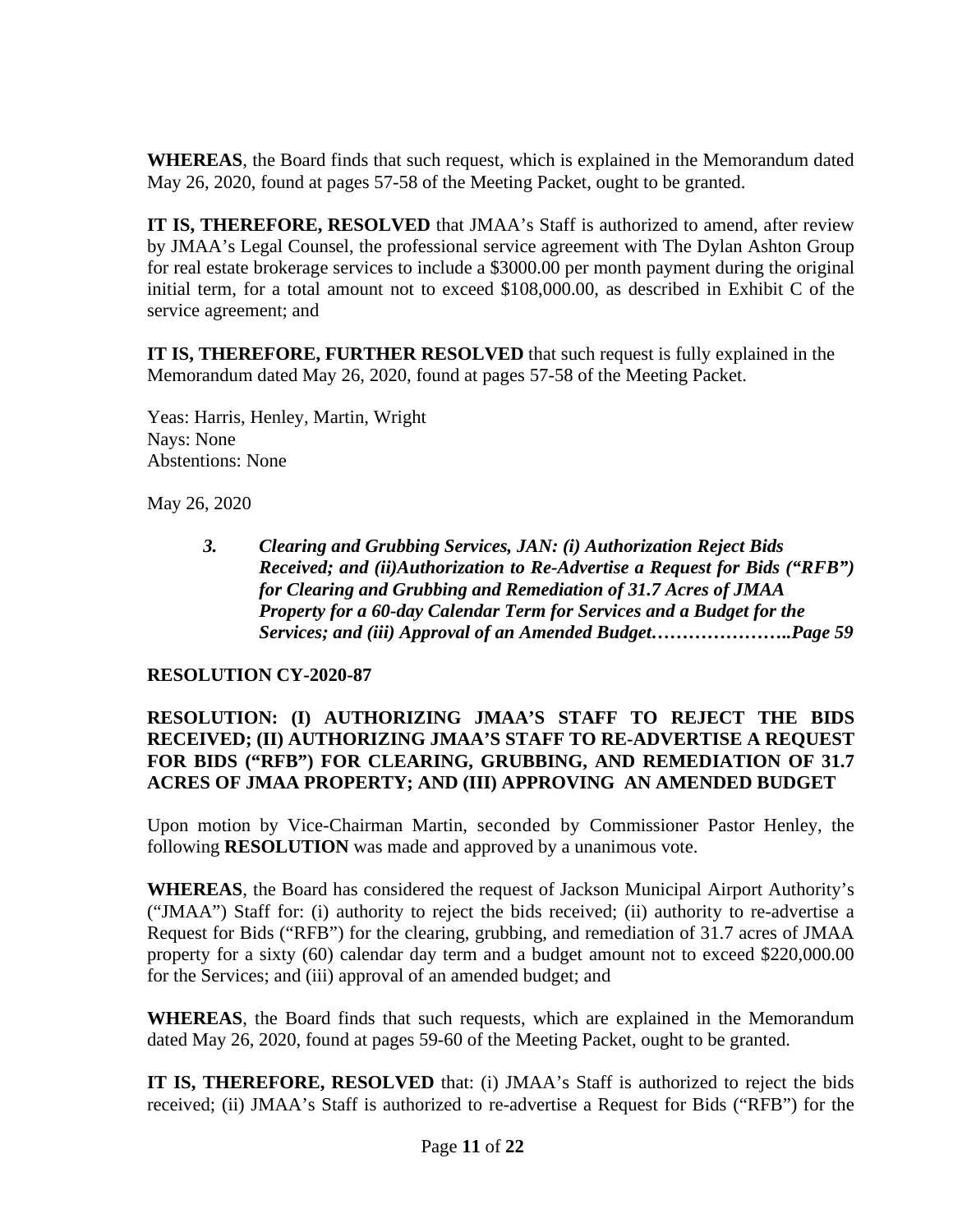clearing, grubbing, and remediation of 31.7 acres of JMAA property for a sixty (60) calendar day term and a budget amount not to exceed \$220,000.00 for the Services; and (iii) the amended budget is approved; and

**IT IS, THEREFORE, FURTHER RESOLVED** that such requests are fully explained in the Memorandum dated May 26, 2020, found at pages 59-60 of the Meeting Packet.

Yeas: Harris, Henley, Martin, Wright Nays: None Abstentions: None

May 26, 2020

#### **E. Grants**

None.

#### **F. Other Matters**

*1. State of Mississippi Department of Finance and Administration Office of Air Transport Services ("OATS") Ground Lease Extension, JAN: Authorization to Execute a Ground Lease Extension Agreement for 12,500 Square Feet of Land for a One-Year Term…………………………………………….Page 61*

#### **RESOLUTION CY-2020-88**

**RESOLUTION: (I) AUTHORIZING JMAA'S STAFF TO NEGOTIATE AND IF SUCCESSFUL, EXECUTE, AFTER REVIEW BY JMAA'S LEGAL COUNSEL, A GROUND LEASE EXTENSION AGREEMENT WITH THE STATE OF MISSISSIPPI DEPARTMENT OF FINANCE AND ADMINISTRATIVE OFFICE OF AIR TRANSPORT SERVICES ("OATS") FOR 12,500 SQUARE FEET OF LAND AT THE JACKSON-MEDGAR WILEY EVERS INTERNATIONAL AIRPORT ("JAN")**

Upon motion by Commissioner Pastor Henley, seconded by Vice-Chairman Martin, the following **RESOLUTION** was made and approved by a unanimous vote.

**WHEREAS**, the Board has considered the request of Jackson Municipal Airport Authority's ("JMAA") Staff for authority to negotiate and if successful, execute, after review by JMAA's Legal Counsel, a Ground Lease Extension Agreement with the Mississippi Department of Finance and Administration-Office of Air Transport Services ("OATS") for 12,500 square feet of land at the Jackson-Medgar Wiley Evers International Airport ("JAN"); and

**WHEREAS**, the proposed lease extension will be for a one (1)-year term, and the rent for that term will be \$3,439.00; and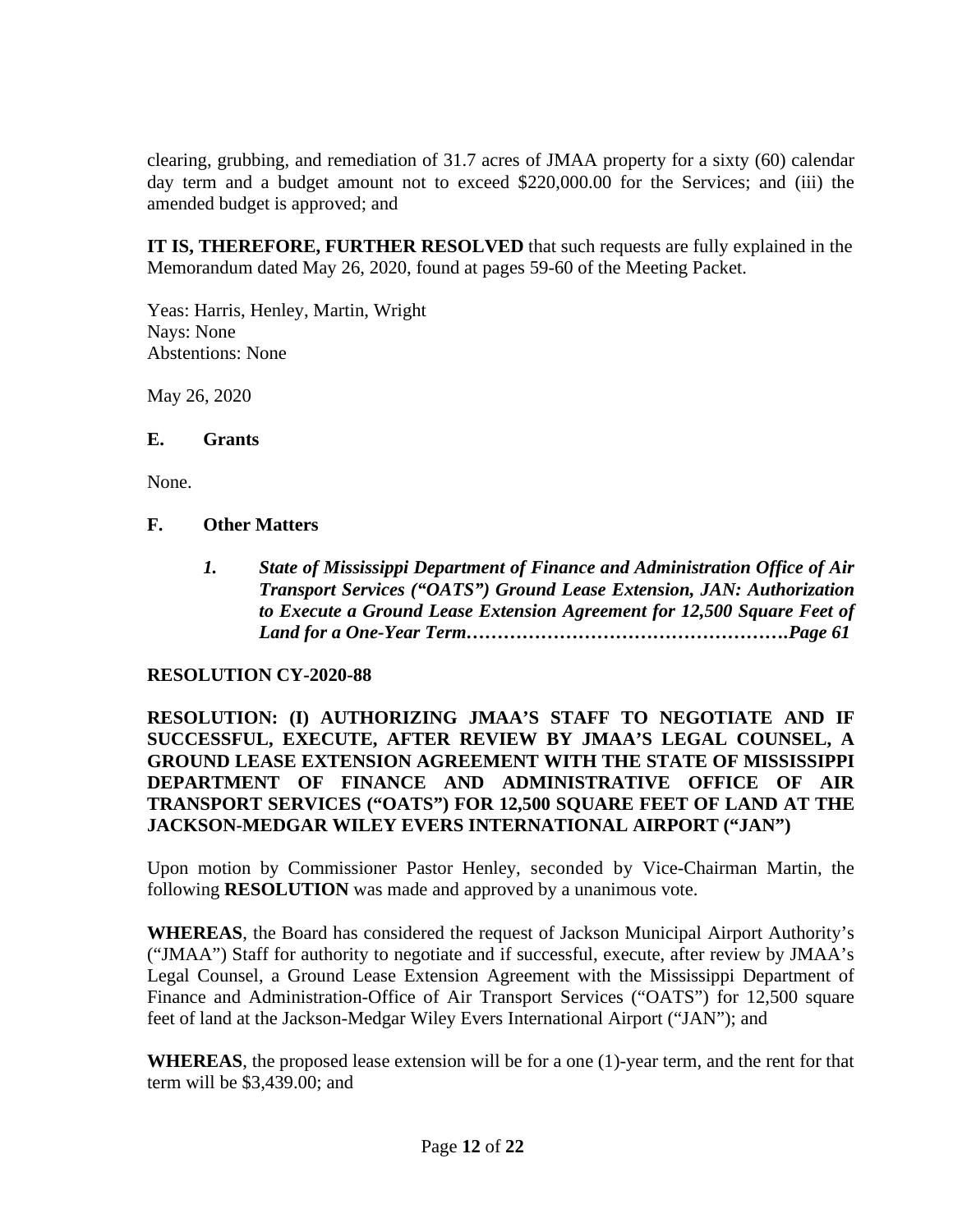**WHEREAS**, the Board finds that such request, which is explained in the Memorandum dated May 26, 2020, found at pages 61-62 of the Meeting Packet, ought to be granted.

**IT IS, THEREFORE, RESOLVED** that JMAA's Staff is authorized to negotiate and if successful, execute, after review by JMAA's Legal Counsel, a Ground Lease Extension Agreement with the Mississippi Department of Finance and Administration-Office of Air Transport Services ("OATS") for 12,500 square feet of land at the Jackson-Medgar Wiley Evers International Airport ("JAN"); and

**IT IS, THEREFORE, FURTHER RESOLVED** that the proposed lease extension will be for a one (1)-year term, and the rent for that term will be \$3,439.00; and

**IT IS, THEREFORE, FURTHER RESOLVED** that such request is fully explained in the Memorandum dated May 26, 2020, found at pages 61-62 of the Meeting Packet

Yeas: Harris, Henley, Martin, Wright Nays: None Abstentions: None

May 26, 2020

*2. Renaming of Existing JMAA South Cargo Facility to SoJAN Flex Center, JAN: Authorization to Rename the South Cargo Building to the Name of SoJAN Flex Center…………………………………………………….Page 63*

#### **RESOLUTION CY-2020-89**

## **RESOLUTION AUTHORIZING JMAA'S STAFF TO RENAME THE "SOUTH CARGO BUILDING" LOCATED AT THE JACKSON-MEDGAR WILEY EVERS INTERNATIONAL AIRPORT ("JAN") AS THE "SOJAN FLEX CENTER"**

Upon motion by Commissioner Pastor Henley, seconded by Vice-Chairman Martin, the following **RESOLUTION** was made and approved by a unanimous vote.

**WHEREAS**, the Board has considered the request of Jackson Municipal Airport Authority's ("JMAA") Staff for authority to rename the "South Cargo Building" located at the Jackson-Medgar Wiley International Airport ("JAN") as the "SoJAN Flex Center;" and

**WHEREAS**, the Board finds that such request, which is explained in the Memorandum dated May 26, 2020, found at page 63 of the Meeting Packet, ought to be granted.

**IT IS, THEREFORE, RESOLVED** that JMAA's Staff is authorized to rename the "South Cargo Building" located at the Jackson-Medgar Wiley International Airport ("JAN") as the "SoJAN Flex Center;" and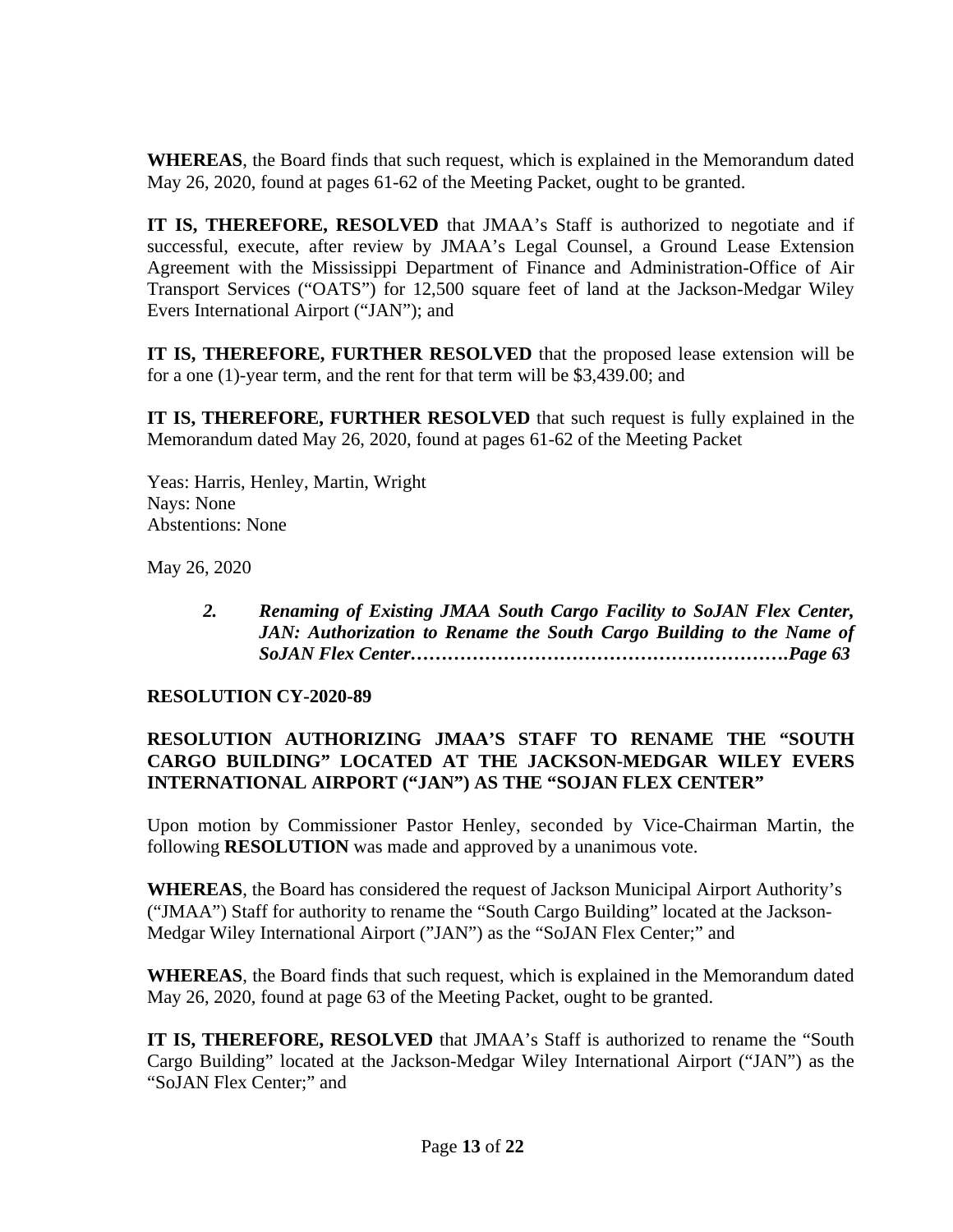**IT IS, THEREFORE, FURTHER RESOLVED** that such request is fully explained in the Memorandum dated May 26, 2020, found at page 63 of the Meeting Packet.

Yeas: Harris, Henley, Martin, Wright Nays: None Abstentions: None

May 26, 2020

Chairman Harris then announced that the Board would consider the Financial Matters at this point on the Agenda. JMAA's Staff then distributed to the Commissioners the documents requested by Commissioner Pastor Henley and Vice-Chairman Martin at an earlier point of the Meeting during consideration of the Balance Sheet.

Next, in response to Commissioner LTC(R) Wright's inquiry, Attorney Walker explained to the difference between "Board of Commissioners General, WG2," code, and "Board of Commissioners Meetings, WG3," code appearing on the Walker Group, PC's April 2020 Billing Statement. He explained that "WG2" pertains to individual transactions with Commissioners as opposed to "WG3," which applies to Board Meetings and collective activities of the Board. He also informed the Board that when Walker Group began as JMAA Board Counsel, JMAA gave Walker Group a set of codes and requested Walker Group to assign a code to all work performed. In response, LTC(R) Wright said he had not seen a statement that contains as much detail.

The Board then considered the following:

#### **RESOLUTION CY-2020-90**

#### **RESOLUTION ACCEPTING/APPROVING THE APRIL 2020 BALANCE SHEET**

Upon motion by Vice-Chairman Martin, seconded by Commissioner LTC(R) Wright, the following **RESOLUTION** was made and approved by a majority vote 3-1-0.

**WHEREAS,** the Board of Commissioners (the "Board") of the Jackson Municipal Airport Authority (the "Authority") reviewed and considered the Authority's Balance Sheet for the month and period ending April 30, 2020, which is included in the Rescheduled Regular Board Meeting Packet at pages 34-35, and was distributed to the Board prior to the May 26, 2020 Rescheduled Regular Board Meeting.

**IT IS, THEREFORE, RESOLVED** that the Board hereby accepts and approves the Balance Sheet for April 2020.

Yeas: Harris, Martin, Wright Nays: Henley Abstentions: None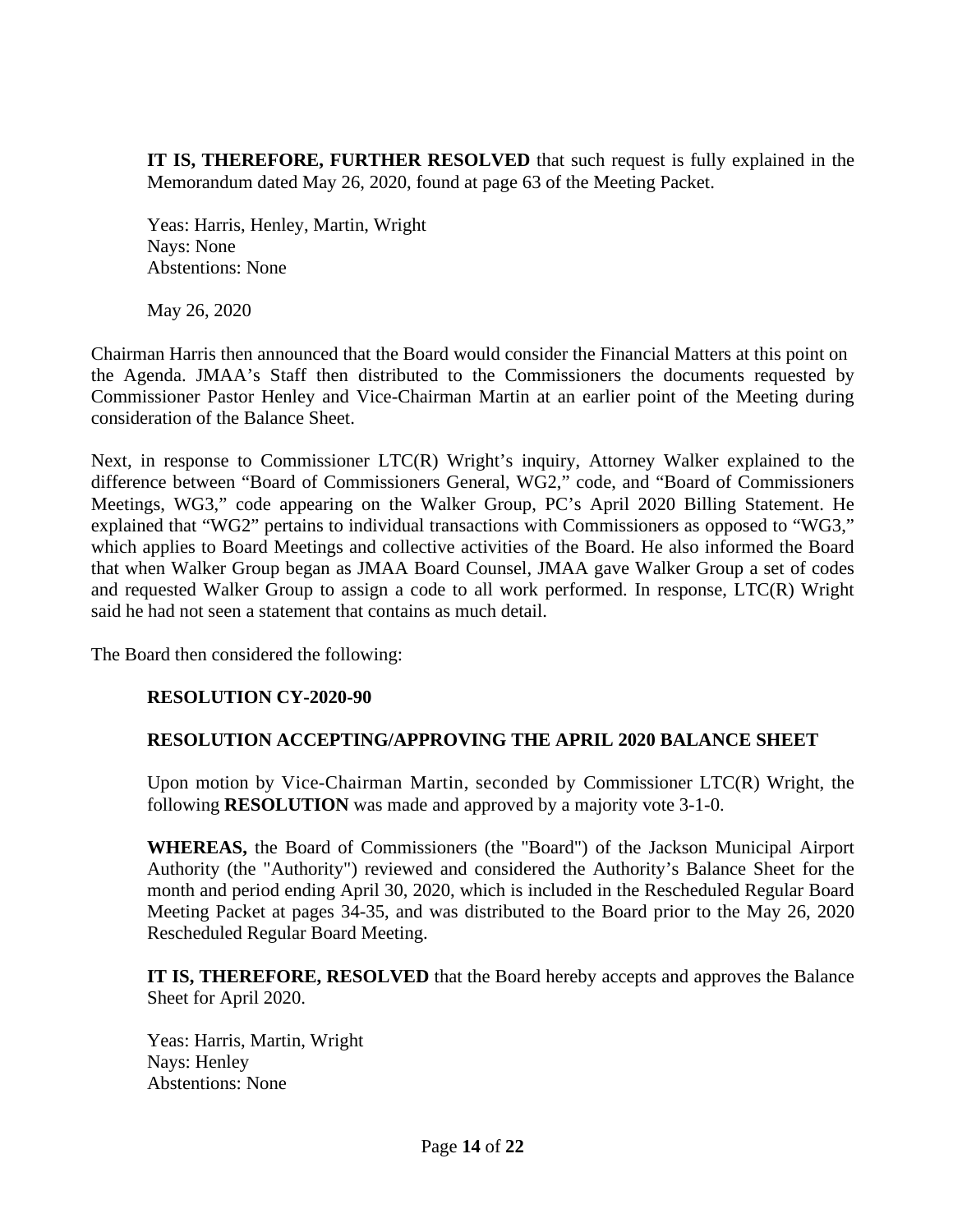May 26, 2020

# *b. Income Statement: Accept……………………………………………..Page 36*

Mr. Brown explained that the payroll expenses came in under the projected amount of \$807,000.00 at \$745,000.00 as a direct result of the actions taken by the JMAA Board of Commissioners.

# **RESOLUTION CY-2020-91**

# **RESOLUTION ACCEPTING/APPROVING THE APRIL 2020 INCOME STATEMENT**

Upon motion by Vice-Chairman Martin, seconded by Commissioner LTC(R) Wright, the following **RESOLUTION** was made and approved by a majority vote 3-1-0.

**WHEREAS,** the Board of Commissioners (the "Board") of the Jackson Municipal Airport Authority (the "Authority") reviewed and considered the Authority's Income Statement for the month and period ending April 30, 2020, which is included in the Rescheduled Regular Board Meeting Packet at pages 36-38, and was distributed to the Board prior to the May 26, 2020 Rescheduled Regular Board Meeting.

**IT IS, THEREFORE, RESOLVED** that the Board hereby accepts and approves the Income Statement for April 2020.

Yeas: Harris, Martin, Wright Nays: Henley Abstentions: None

May 26, 2020

*c. Claims Docket for April 2020: Approve…….…….…………...………Page 39*

# **RESOLUTION CY-2020-92**

# **RESOLUTION ACCEPTING/APPROVING THE APRIL 2020 CLAIMS DOCKET**

Upon motion by Vice-Chairman Martin, seconded by Commissioner LTC(R) Wright, the following **RESOLUTION** was made and approved by a majority vote 3-1-0.

**WHEREAS,** the Board of Commissioners (the "Board") of the Jackson Municipal Airport Authority (the "Authority") reviewed and considered the Authority's Claims Docket for the month and period ending April 30, 2020, which is included in the Rescheduled Regular Board Meeting Packet at pages 39-42, and was distributed to the Board prior to the May 26, 2020 Rescheduled Regular Board Meeting.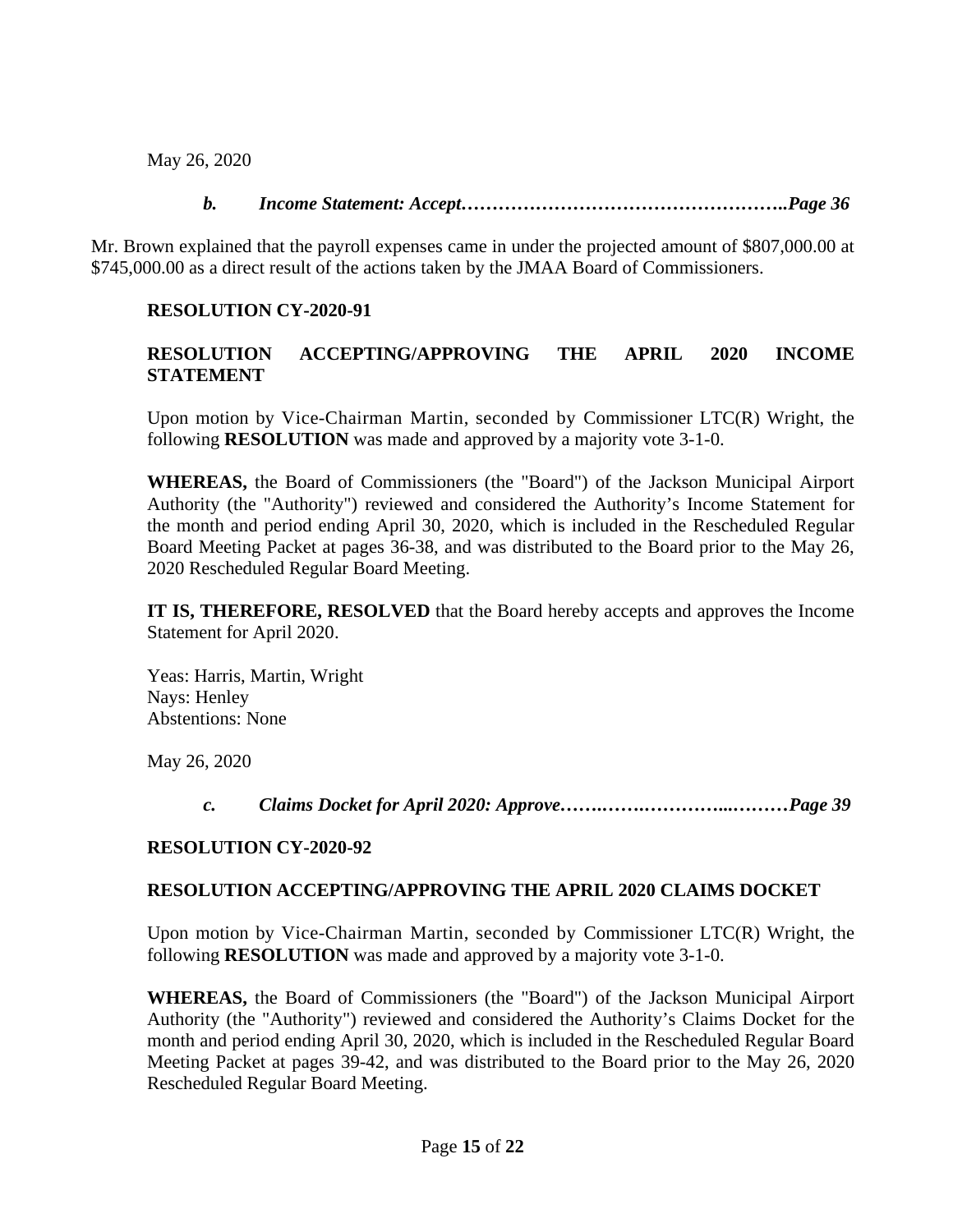**IT IS, THEREFORE, RESOLVED** that the Board hereby authorizes payment of the claims appearing on the April 2020 Claims Docket in the amount of \$4,020,623.18.

Yeas: Harris, Martin, Wright Nays: Henley Abstentions: None

May 26, 2020

## **OPEN SESSION**

The Board, pursuant to the motion of Commissioner Pastor Henley, seconded by Vice-Chairman Martin, by a unanimous vote, resolved to close the Meeting. Chairman Harris asked all, except Mr. Paul A. Brown, CEO, and attorneys from Walker Group, PC, to vacate the room. All other persons attending the Meeting telephonically or via video conference were disconnected from the Meeting.

All present, with the exceptions noted, were directed to vacate the room; this was done.

The Board went into Closed Session at 12:53 p.m.

## **CLOSED SESSION**

After discussion regarding the matters proposed to be discussed in Executive Session, Commissioner Pastor Henley moved that the Board enter Executive Session to consider: a potential litigation as to a contract and tort claim matter; and a potential litigation as to a contract matter. Vice-Chairman Martin seconded the motion, and the Commissioners resolved to enter Executive Session for the stated purposes by a unanimous vote.

The Closed Session ended at 12:57 p.m.

#### **OPEN SESSION**

Chairman Harris then invited some persons outside the room to re-enter, and some did. Chairman Harris then stated in Open Session that the Board, during Closed Session, voted to enter Executive Session to discuss: a potential litigation as to a contract and tort claim matter; and a potential litigation as to a contract matter. Further, she stated that Commissioner Pastor Henley made the motion to go into Executive Session, Vice-Chairman Martin seconded the motion, and the Commissioners, by a unanimous vote, resolved to enter Executive Session for the stated purposes.

Chairman Harris asked all present, except for Mr. Paul A. Brown, CEO, and attorneys from Walker Group, PC, to vacate the room.

The Board went into Executive Session at 12:59 p.m.

#### **EXECUTIVE SESSION**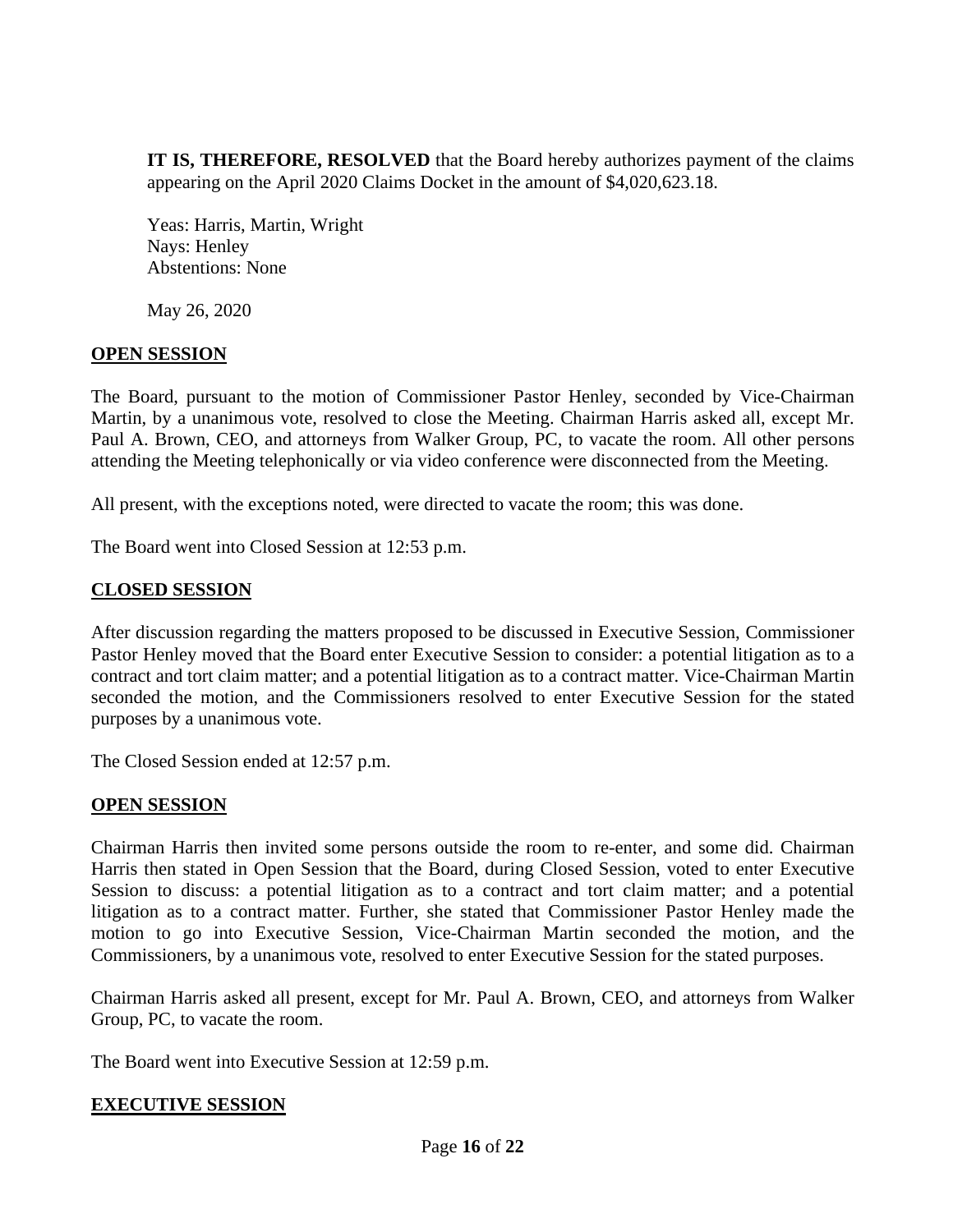During the Executive Session, the Board discussed: a potential litigation as to a contract and tort claim matter; and a potential litigation as to a contract matter.

### **1.** *The Board took the following action as to a potential litigation as to a contract and tort claim matter.*

## **RESOLUTION CY-2020-93**

# **RESOLUTION AUTHORIZING CERTAIN ACTIONS AS TO A POTENTIAL LITIGATION AS TO A CONTRACT AND TORT CLAIM MATTER**

Upon Motion by Commissioner Pastor Henley, seconded by Vice-Chairman Martin, the following **RESOLUTION** was made and unanimously approved.

**WHEREAS,** the Board of Commissioners ("Board") of the Jackson Municipal Airport Authority ("JMAA") has considered a potential litigation as to a contract and tort claim matter specified during Executive Session; and

**WHEREAS,** the Board has considered the information provided by Walker Group, PC, JMAA's Board Counsel, during Executive Session and considered authorizing certain actions specified during Executive Session.

**IT IS, THEREFORE, RESOLVED** that the Board authorizes certain actions regarding a potential litigation as to a contract and tort claim matter, as specified during Executive Session.

Yeas: Harris, Henley, Martin, Wright Nays: None Abstentions: None

May 26, 2020

*2. The Board took the following action as a potential litigation as to a contract matter.*

# **RESOLUTION CY-2020-94**

## **RESOLUTION AUTHORIZING CERTAIN ACTIONS AS TO A POTENTIAL LITIGATION AS TO A CONTRACT MATTER**

Upon Motion by Commissioner Pastor Henley, seconded by Vice-Chairman Martin, the following **RESOLUTION** was made and unanimously approved.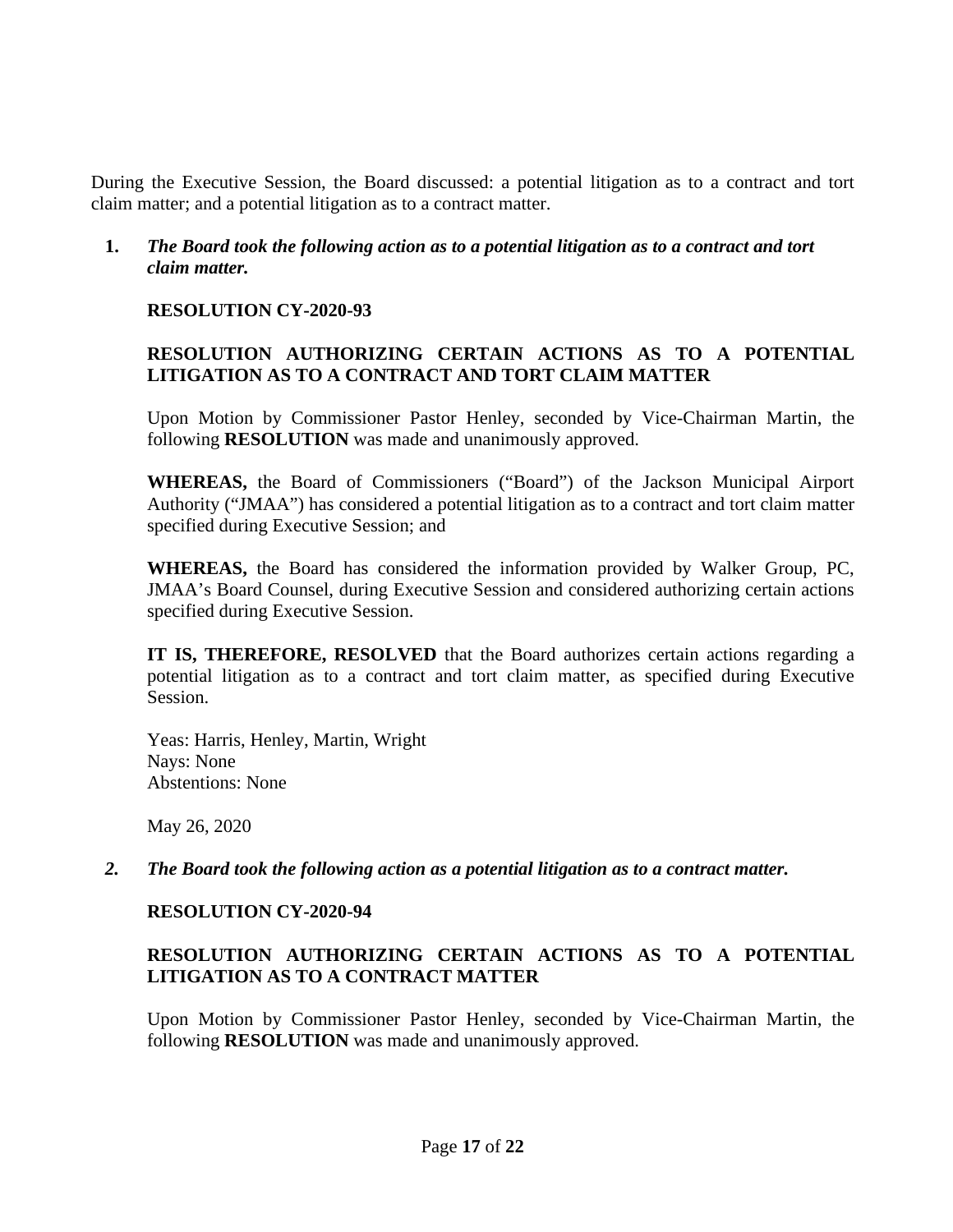**WHEREAS,** the Board of Commissioners ("Board") of the Jackson Municipal Airport Authority ("JMAA") has considered a potential litigation as to a contract matter specified during Executive Session; and

**WHEREAS,** the Board has considered the information and documents provided by Staff during Executive Session and considered authorizing certain actions specified during Executive Session.

**IT IS, THEREFORE, RESOLVED** that the Board authorizes certain actions regarding a potential litigation as to a contract matter, as specified during Executive Session.

Yeas: Harris, Henley, Martin, Wright Nays: None Abstentions: None

May 26, 2020

Upon motion by Vice-Chairman Martin, seconded by Commissioner Pastor Henley, and unanimous approval of the Commissioners, the Executive Session ended at 2:18 p.m.

## **OPEN SESSION**

Open Session reconvened at 2:20 p.m.

The persons attending the Meeting telephonically or via videoconference were invited to rejoin the Meeting in open session. Some persons rejoined the meeting.

Chairman Harris announced that the Meeting was open. She then announced that during Executive Session, the above-stated actions were taken as to a potential litigation as to a contract and tort claim matter; and a potential litigation as to a contract matter.

#### **G. New Business**

#### *1. Employee Recognition*

Mr. Brown then recognized Ms. Bonnie Spears, Executive Assistant, as one (1) of JMAA's first Outstanding Employee of the Month. He then presented Ms. Spears with a Certificate of Excellence in recognition of this achievement. The JMAA Board, along with Mr. Brown, took a photograph with Ms. Spears. The Board of Commissioners and others in attendance applauded and congratulated Ms. Spears.

Next, Mr. Brown recognized Ms. Lynette Williams, Custodial Services Supervisor, as JMAA's second Outstanding Employee of the Month. Mr. Brown informed the Board that Ms. Williams consistently exceeded expectations. Continuing, he stated that FAA and TSA employees are very complimentary of the performance of Ms. Williams and her staff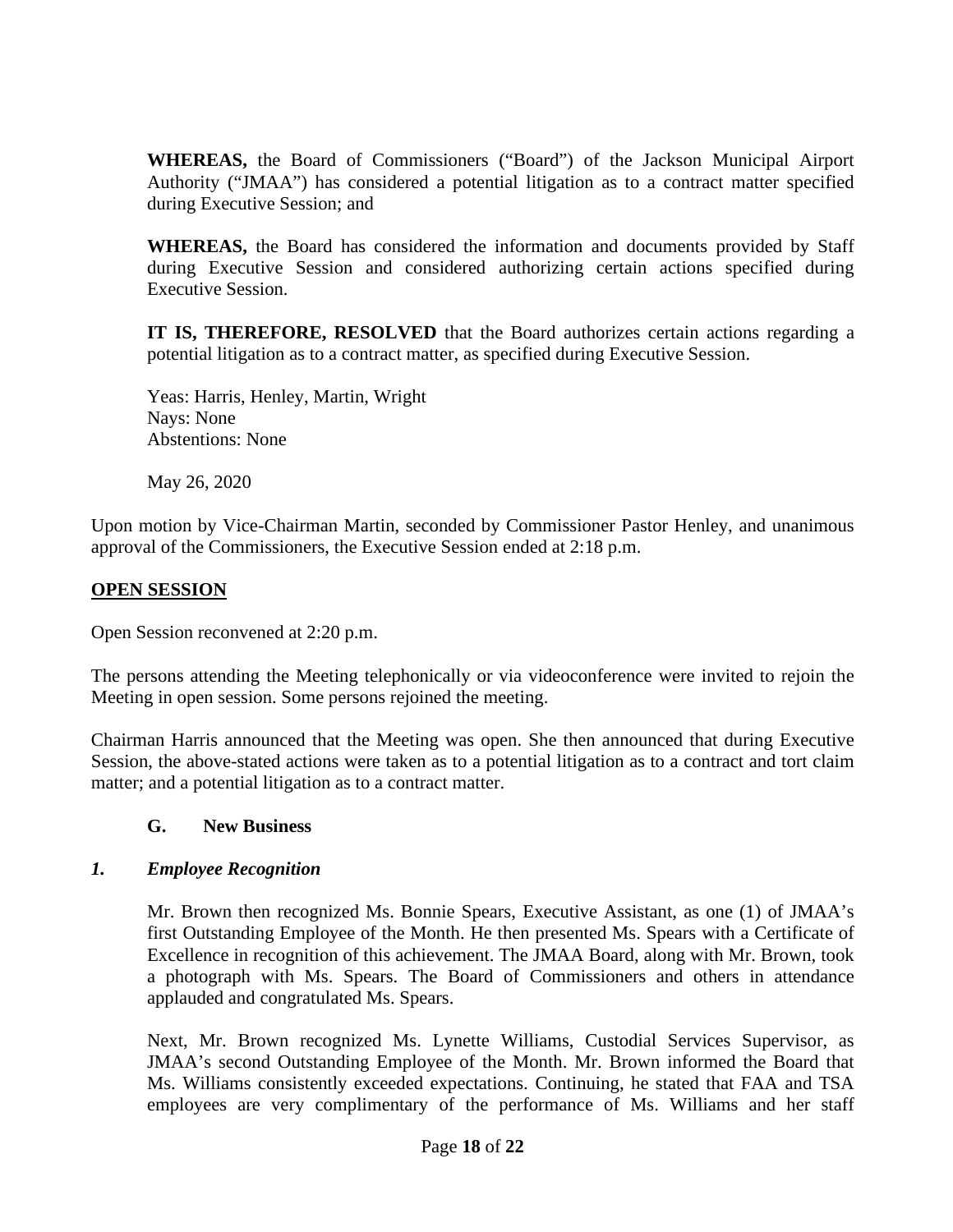regarding providing enhanced COVID-19 cleaning. Next, Mr. Brown presented Ms. Williams with a Certificate of Excellence in recognition of this achievement. The JMAA Board, along with Mr. Brown, took a photograph with Ms. Williams and applauded and congratulated her.

#### *2. Board Travel*

#### **RESOLUTION CY-2020-95**

**RESOLUTION APPROVING AND AUTHORIZING ROBERT E. MARTIN, VICE-CHAIRMAN OF THE JACKSON MUNICIPAL AIRPORT AUTHORITY ("JMAA") BOARD OF COMMISSIONERS; PAUL A. BROWN, JMAA'S CHIEF EXECUTIVE OFFICER; PATRICK MINOR, JMAA'S DIRECTOR OF HAWKINS FIELD AIRPORT; AND COLIN MCKEE, JMAA'S DIRECTOR OF COMMERCIAL DEVELOPMENT, TO TRAVEL TO CERTAIN AERONAUTICAL AND AVIATION FACILITIES AND TO MEET WITH FIXED-BASED OPERATORS AND OTHER RELEVANT AIRPORT INDUSTRY MEMBERS FOR THE PURPOSE OF EVALUATING AND ANALYZING THE OPERATION OF OTHER FIXED-BASED OPERATIONS**

Upon motion by Commissioner Pastor Henley, seconded by Vice-Chairman Martin, the following **RESOLUTION** was made and approved by a unanimous vote.

**WHEREAS**, the Board has considered and determined that the current services provided by JMAA's current Fixed-Based Operators need to be evaluated; and

**WHEREAS**, the Board has considered the foregoing and the informational, educational, and networking benefits which will accrue to JMAA regarding the travel of Robert E. Martin, Vice-Chairman of the JMAA Board of Commissioners; Paul A. Brown, JMAA's Chief Executive Officer; Patrick Minor, JMAA's Director of Hawkins Field Airport; and Colin McKee, JMAA's Director of Commercial Development, to aeronautical and aviation facilities to meet with fixed-based operators and other relevant airport industry members; and

**WHEREAS**, the Board authorizes and approves the travel, lodging, and related expenses for Robert E. Martin, Vice-Chairman of the JMAA Board of Commissioners; Paul A. Brown, JMAA's Chief Executive Officer; Patrick Minor, JMAA's Director of Hawkins Field Airport; and Colin McKee, JMAA's Director of Commercial Development, to travel to relevant aeronautical and aviation facilities to meet with fixed-based operators and other relevant airport industry members for the reasons cited above.

**NOW BE IT, THEREFORE, RESOLVED** that the Board approves the travel, lodging, and related expenses for Robert E. Martin, Vice-Chairman of the JMAA Board of Commissioners; Paul A. Brown, JMAA's Chief Executive Officer; Patrick Minor, JMAA's Director of Hawkins Field Airport; and Colin McKee, JMAA's Director of Commercial Development, to travel to relevant aeronautical and aviation facilities to meet with fixed-based operators and others relevant airport industry members.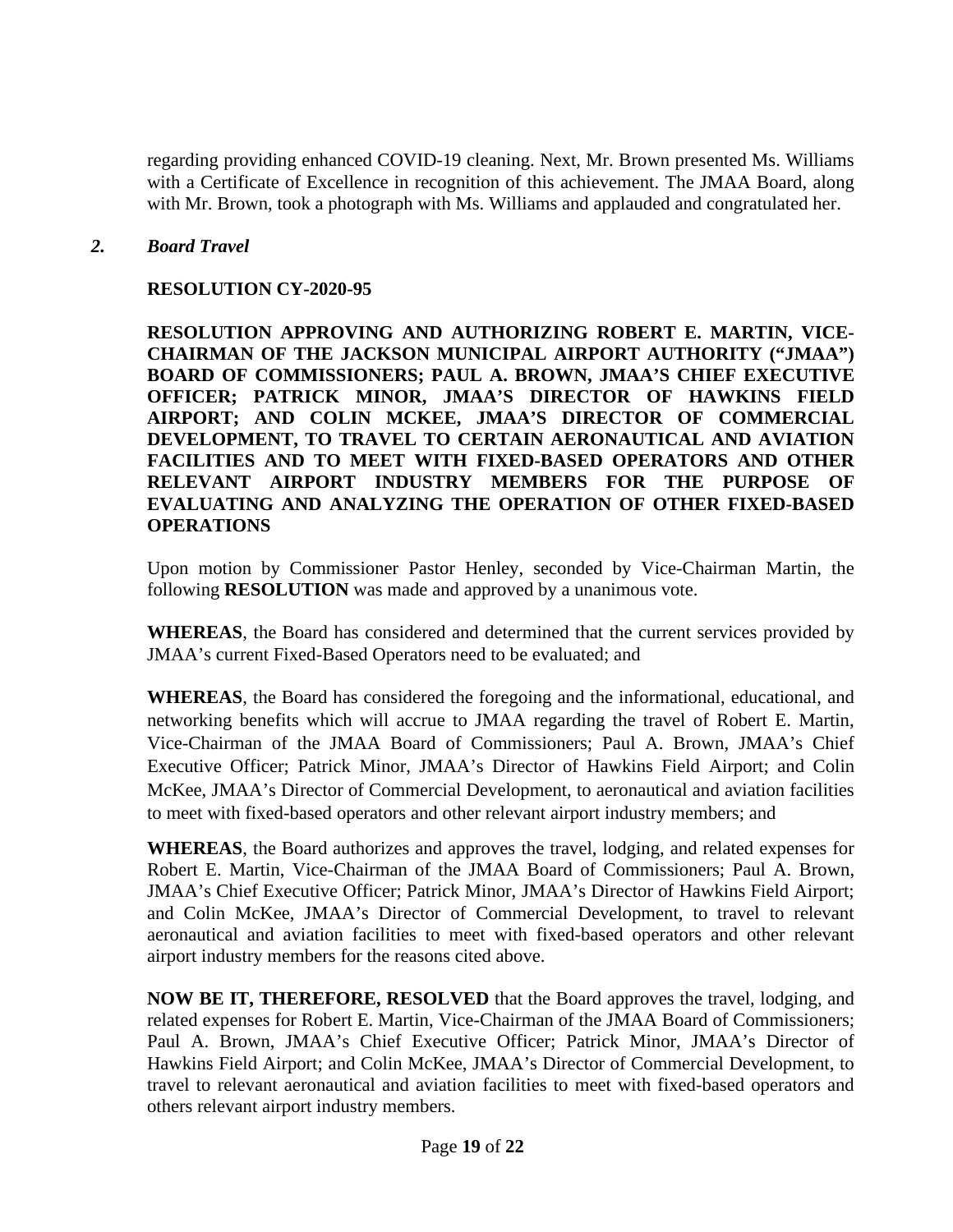Yeas: Harris, Henley, Martin, Wright Nays: None Abstentions: None

May 26, 2020

#### *3. Amendment to JMAA's Agreement with Carson Law Group, PLLC ("CLG")*

Chairman Harris gave each Commissioner the following Resolution regarding Amendment No. 2, to the Carson Law Group, PLLC Agreement, and the attached proposed Amendment No. 2. Afterward, Chairman Harris stated that she would entertain a motion to adopt the Resolution.

#### **RESOLUTION CY-2020-96**

## **RESOLUTION APPROVING AND AUTHORIZING JMAA'S CEO, PAUL BROWN TO EXECUTE AMENDMENT NO. 2 OF JMAA LEGAL AND PROFESSIONAL SERVICES AGREEMENT WITH CARSON LAW GROUP, PLLC ("CLG")**

Upon motion by Vice-Chairman Martin, seconded by Commissioner LTC(R) Wright, the following **RESOLUTION** was made and approved by a majority vote 3-0-1.

#### **RESOLUTION**

**WHEREAS**, the Jackson Municipal Airport Authority ("Authority") and the Carson Law Group, PLLC ("CLG") previously entered into an Agreement for Legal and Professional Services (the "Agreement") on September 30, 2019, which was amended by Amendment No. 1 on December 23, 2019; and

**WHEREAS**, that Agreement is limited in scope, amount, and time, and is set to expire on or about September 30, 2020;

**WHEREAS**, the Authority desires to further amend the Agreement as set forth in Amendment No. 2, attached hereto, in order to modify the terms of scope, amount, and time.

**RESOLVED** that the Authority approves Amendment No. 2 to the Agreement; and

**RESOLVED** that the Authority authorizes the execution of Amendment No. 2 to the Agreement by Chief Executive Officer Paul Brown.

Yeas: Harris, Martin, Wright Nays: None Abstentions: Henley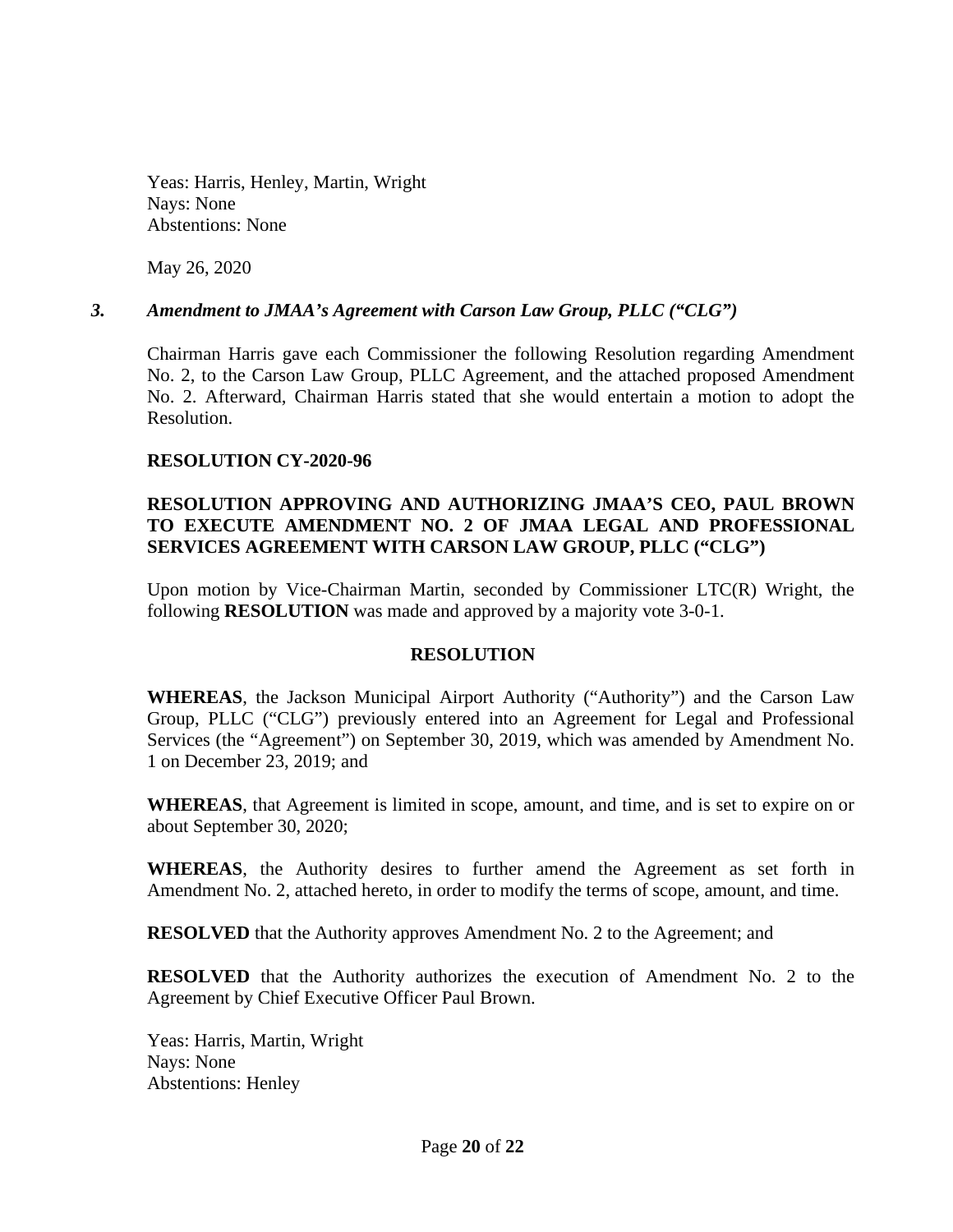May 26, 2020

#### *4. Capital Improvement Program Handbook Revisions*

#### **RESOLUTION CY-2020-97**

## **RESOLUTION ADOPTING THE REVISED AND UPDATED CAPITAL IMPROVEMENT PROGRAM HANDBOOK FOR THE JACKSON MUNICIPAL AIRPORT AUTHORITY ("JMAA")**

Upon Motion by Vice-Chairman Martin, seconded by Commissioner LTC(R) Wright, the following **RESOLUTION** was made and unanimously approved.

**WHEREAS,** the Jackson Municipal Airport Authority's ("JMAA") Staff utilizes a Capital Improvement Program ("CIP") Handbook in the Capital Programming Division of JMAA; and

**WHEREAS,** Staff recommends updating and revising JMAA's current Capital Improvement Program Handbook to include a table of contents, revise the CIP Committee, and update the Scoring Criteria; and

**WHEREAS**, the Board of Commissioners of JMAA have reviewed the proposed updated and revised CIP Handbook, a copy of which is attached to this Resolution as Exhibit 1, and the Board finds that said proposed revised and updated CIP Handbook should be adopted and implemented as the CIP Handbook for JMAA.

**IT IS, THEREFORE, RESOLVED** that the Board approves the revised and updated Capital Improvement Program Handbook, a copy of which is attached as Exhibit 1 to this Resolution, as the CIP Handbook for the Jackson Municipal Airport Authority, and authorizes the use and implementation of said revised and updated CIP Handbook upon adoption of this resolution.

Yeas: Harris, Henley, Martin, Wright Nays: None Abstentions: None

May 26, 2020

#### **VIII. ADJOURNMENT**

Thereafter, it was moved by Vice-Chairman Martin, seconded by Commissioner LTC(R) Wright, and resolved by a unanimous vote of the Commissioners present, that the Meeting of the Board was ADJOURNED at 2:31 p.m.

Respectfully submitted,